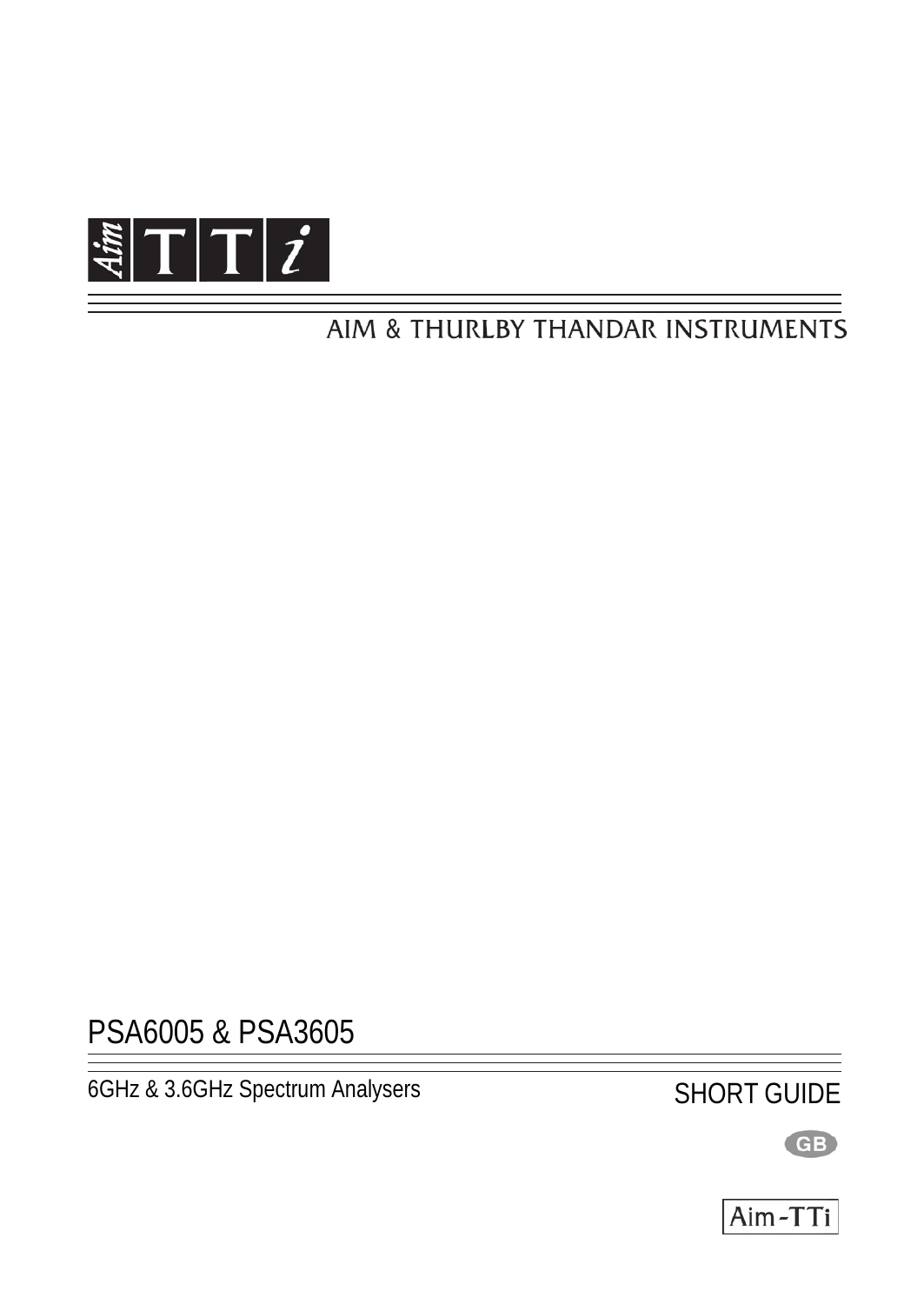| $\mathbf 1$    |     |                | <b>Safety Information</b>               | 3              |
|----------------|-----|----------------|-----------------------------------------|----------------|
| $\overline{2}$ |     |                | <b>General Information</b>              | 4              |
|                | 2.1 |                | <b>About this Guide</b>                 | $\overline{4}$ |
|                | 2.2 |                | <b>Specifications and Capabilities</b>  | 4              |
|                | 2.3 |                | <b>Items Supplied</b>                   | 5              |
|                | 2.4 |                | Upgrade Option U02 and Firmware Updates | 5              |
|                | 2.5 |                | Initial Use - Charging the Battery      | 5              |
|                | 2.6 |                | Input and Output Connections            | 5              |
|                |     |                |                                         |                |
|                | 2.7 |                | <b>Battery and AC Line Operation</b>    | 6              |
|                | 2.8 |                | <b>Bench Stand and Screen Protector</b> | 6              |
|                | 2.9 |                | Touch-screen and Hard Keys              | 6              |
|                |     | 2.9.1          |                                         |                |
| 3              |     |                | <b>Quick Start Guide</b>                | 7              |
| 4              |     |                | Menu System                             | 8              |
|                | 4.1 |                | Control via the Menu System             | 8              |
|                | 4.2 |                | <b>Hard Keys</b>                        | 8              |
|                | 4.3 |                | Frequency/Span                          | 8              |
|                |     | 4.3.1          |                                         |                |
|                |     | 4.3.2          |                                         |                |
|                |     | 4.3.3          |                                         |                |
|                |     | 4.3.4          |                                         |                |
|                |     | 4.3.5          |                                         |                |
|                |     | 4.3.6          |                                         |                |
|                |     | 4.4            | Sweep/BW                                | 11             |
|                |     | 4.4.1          |                                         |                |
|                |     | 4.4.2          |                                         |                |
|                |     | 4.4.3          |                                         |                |
|                |     | 4.4.4          |                                         |                |
|                |     | 4.4.5          |                                         |                |
|                |     | 4.4.6          |                                         |                |
|                |     | 4.4.7          |                                         |                |
|                | 4.5 |                | Level/Limits                            | 13             |
|                |     | 4.5.1          |                                         |                |
|                |     | 4.5.2          |                                         |                |
|                |     | 4.5.3          |                                         |                |
|                |     | 4.5.4          |                                         |                |
|                |     | 4.5.5          |                                         |                |
|                |     | 4.5.6          |                                         |                |
|                | 4.6 |                | <b>Traces/Markers</b>                   | 15             |
|                |     | 4.6.1          |                                         |                |
|                |     | 4.6.2          |                                         |                |
|                |     | 4.6.3          |                                         |                |
|                |     | 4.6.4          |                                         |                |
|                | 4.7 |                | Setup/Functions                         | 18             |
|                |     | 4.7.1          |                                         |                |
|                |     | 4.7.2          |                                         |                |
|                |     | 4.7.3          |                                         |                |
|                |     | 4.7.4          |                                         |                |
|                |     | 4.7.5<br>4.7.6 |                                         |                |
|                |     |                |                                         |                |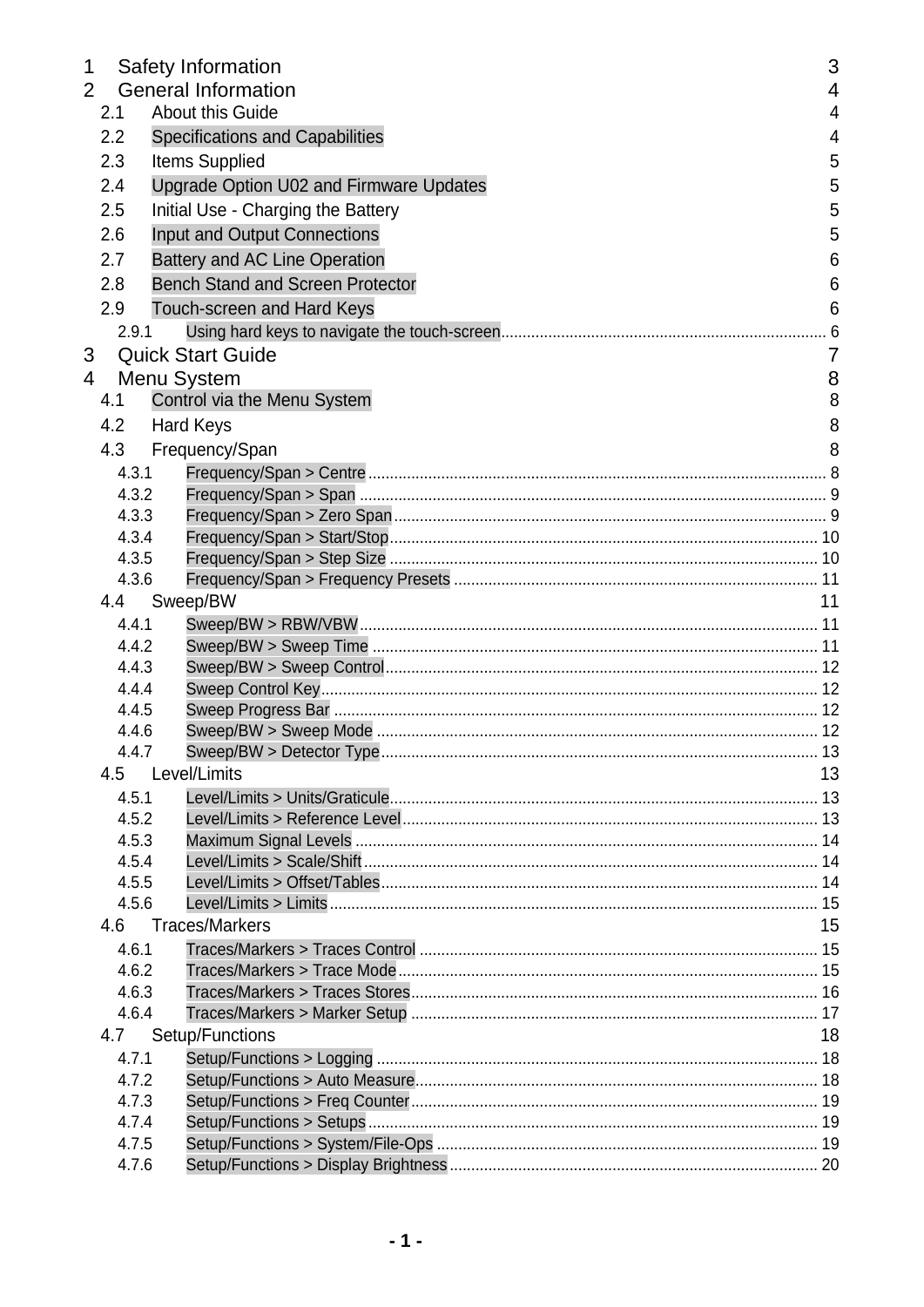| 4.8   | Status, System and Help                     | 20  |
|-------|---------------------------------------------|-----|
| 4.8.1 |                                             | 20  |
| 4.8.2 |                                             | -20 |
| 4.8.3 |                                             | 21  |
| 4.9   | Scan Mode                                   | 21  |
| 5     | Maintenance   Updates   Further Information | 23  |
| 5.1   | <b>Recalibration &amp; Repair</b>           | 23  |
| 5.2   | Cleaning                                    | 23  |
| 5.3   | <b>Updating the Firmware</b>                | 23  |
| 5.4   | <b>Battery Replacement</b>                  | 23  |
| 5.5   | <b>Further Information</b>                  | 23  |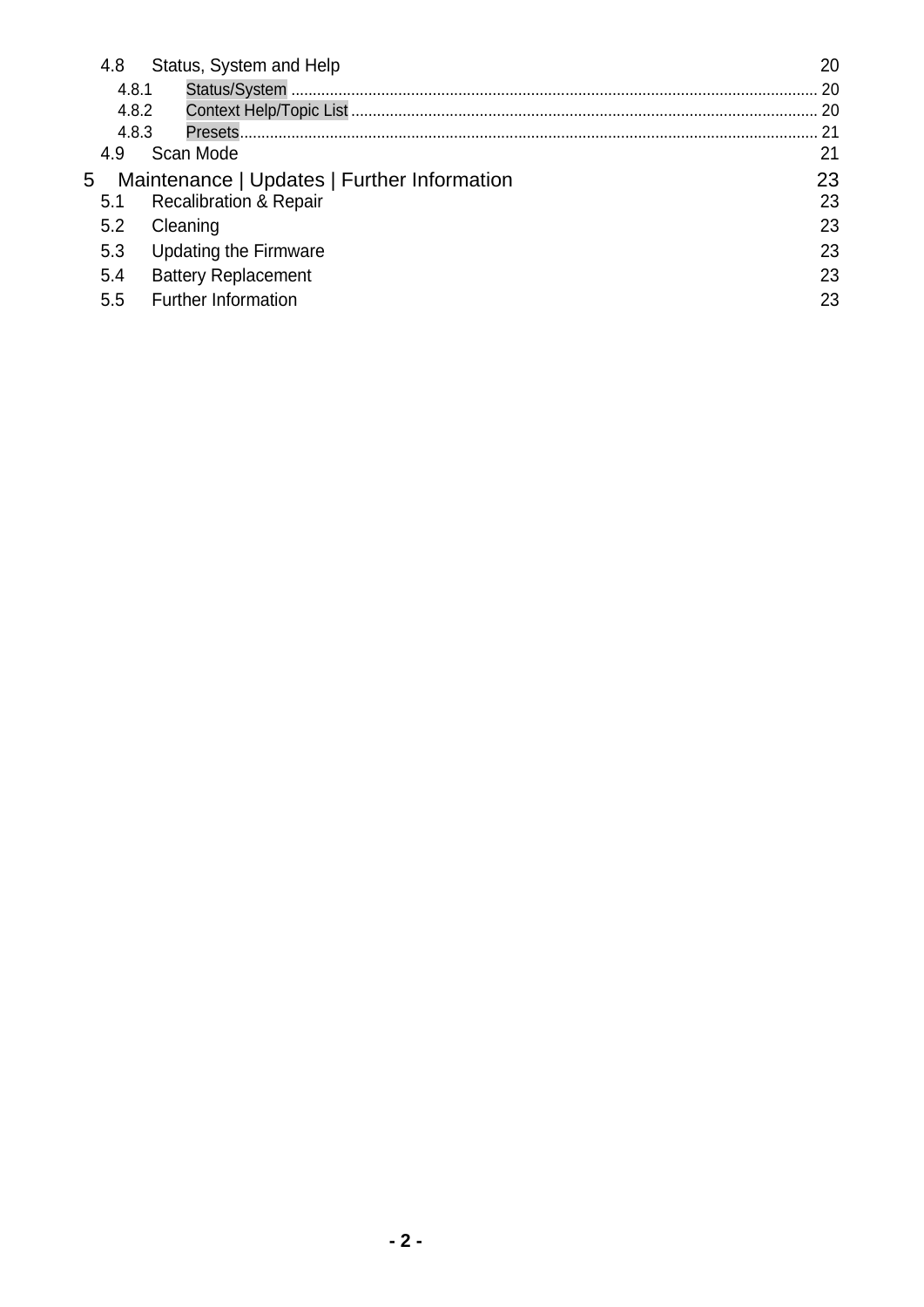# <span id="page-3-0"></span>1 Safety Information

This instrument is Safety Class III according to IEC classification and has been designed to meet the requirements of EN61010-1 (Safety Requirements for Electrical Equipment for Measurement, Control and Laboratory Use).

This instrument has been tested in accordance with EN61010-1 and has been supplied in a safe condition. This instruction manual contains some information and warnings which have to be followed by the user to ensure safe operation and to retain the instrument in a safe condition.

This instrument has been designed for indoor use in a Pollution Degree 2 environment in the temperature range 5°C to 40°C, 20% - 80% RH (non-condensing). It may occasionally be subjected to temperatures between +5° and -10°C without degradation of its safety. Do not operate while condensation is present.

This instrument is fitted with a rechargeable Lithium ion polymer battery; do not expose the instrument to heat sources or high-temperature environments such as an unattended vehicle in the sun. Only recharge the battery, in the instrument, using the charger supplied.

Do not incinerate the instrument and/or battery; refer to the Service Guide for information on battery replacement and disposal.

Use of this instrument in a manner not specified by these instructions may impair the safety protection provided.

#### **WARNING!**

All accessible parts will be at the same voltage as the outer body of the N-type input socket. In particular, note that the shells of both USB connectors are galvanically connected to the body of the N-type input and will therefore be at earth ground potential when either USB port is connected to a desktop PC. To maintain user safety under all other circumstances it is essential that the input is not connected to a voltage above 30Vdc or 30Vrms with respect to earth ground which is the limit of Safe Extra Low Voltage (SELV) by IEC definition.

The instrument shall be disconnected from all voltage sources before it is opened for any adjustment, replacement, maintenance or repair. Any adjustment, maintenance and repair of the opened instrument shall be carried out only by a skilled person in conjunction with the Service Guide, see Maintenance section.

Do not wet the instrument when cleaning it; see Maintenance section for further details.

The following symbols are used on the instrument and in this manual.

a a a Direct Current



CAUTION – refer to accompanying documentation.

Damage to the instrument may occur if these precautions are ignored.

## **Adaptor/Charger**

The adaptor/charger supplied has a universal input voltage rating of 100-240VAC, 50/60Hz. It is a Class II (double insulated) device, fully approved to EN 60950-1 and UL 60950-1 (UL listing E245390).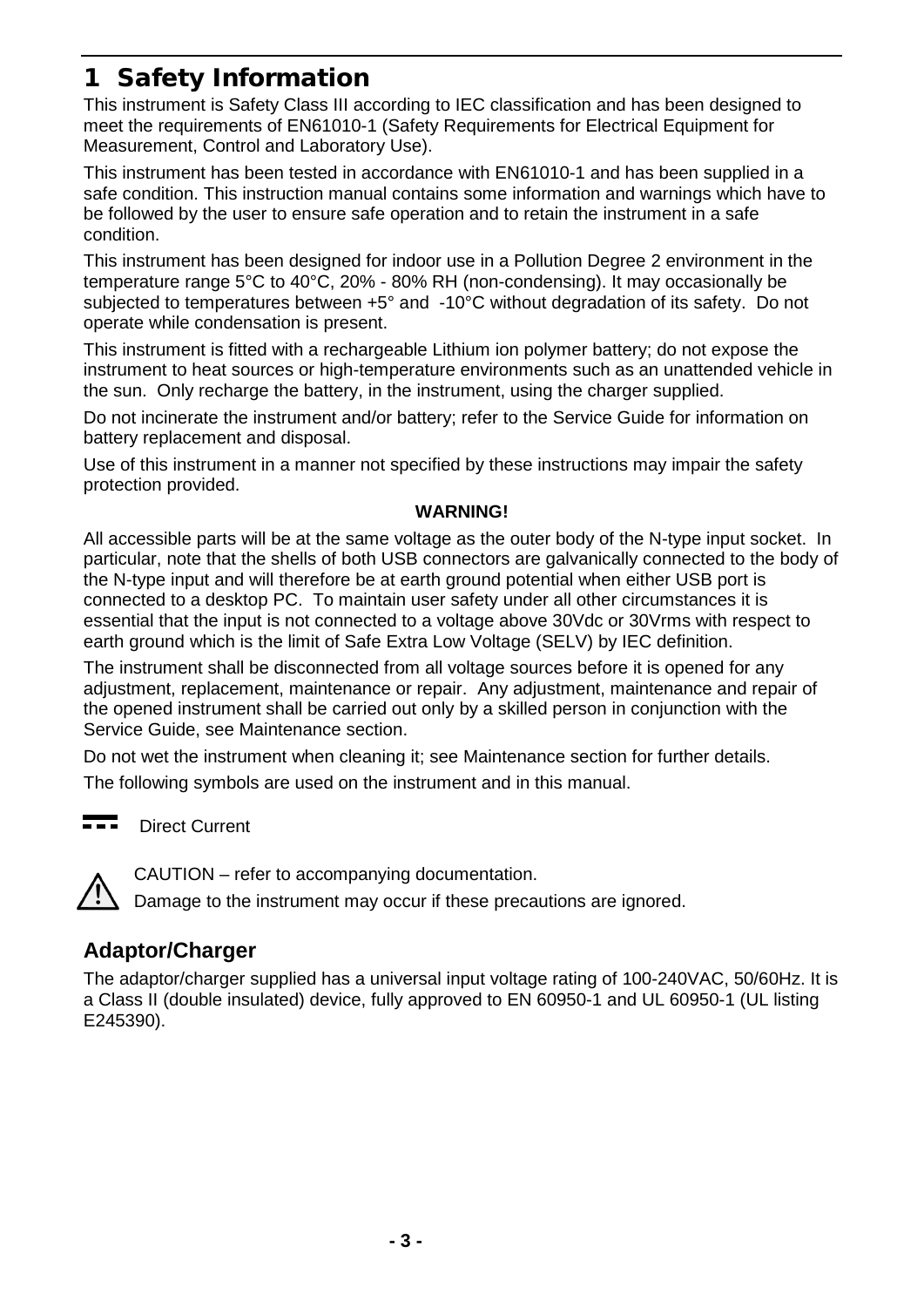# <span id="page-4-0"></span>2 General Information

# <span id="page-4-1"></span>**2.1 About this Guide**

This guide is comprised of the on-screen Help instructions available on the instrument itself, plus some essential extra information, e.g. Safety. The on-screen Help is split into Topics associated with each sub-menu of the five top-level menu groups; each Topic explains the functions accessible via that sub-menu, see section 3.8.2 for details. In the on-screen Help the Topic headings and function headings, which are context sensitive to the current menu selection, are highlighted in green text for easy reference; in this guide the same headings are shown shaded, e.g. **Specifications and Capabilities**, Frequency, etc.

The function headings shaded in this way are mostly the names of the menu and function softkeys as they appear on the screen. Note, however, that the keys of pop-up menus are described within the associated function and do not have their own shaded heading; instead they are identified in the text using ' ', e.g. 'Set by Tab/Jog'. The hard keys are also identified in this guide in the same way, e.g. 'Navigate Screen', 'View'.

In this guide, as on the Help screen, > between key names indicates the sequence of keys needed to select the function described.

# <span id="page-4-2"></span>**2.2 Specifications and Capabilities**

The PSA6005 and PSA3605 are portable spectrum analyzers incorporating a high resolution colour TFT touch screen. They are sufficiently small and lightweight to be operated as a true handheld instruments and have a battery life of more than three hours from each charge.

Frequency can be set from 10MHz to 6000MHz or 3600MHz respectively to 100Hz resolution. Span can be set between 0.027MHz and 5990MHz or 3590MHz. RBW and VBW are selectable between 300Hz and 10MHz. Frequency accuracy is 1ppm. Marker accuracy is 0.37% of span.

Level the on-screen amplitude range is 84dB with a reference level of +20dBm, 0dBm, -20dBm or -40dBm. Vertical magnification to 1dB/div can be selected. Average noise floor is better than -120dBm at -40dBm ref. level and 10kHz RBW/VBW. Amplitude accuracy is better than +/-1dB at 2GHz at 10dB below the reference level, with a level flatness over the operating range better than +/-1dB relative to 2GHz, and linearity better than +/-1dB over 60dB range down from the reference level.

*Maximum input without damage is +25dBm or 50V dc*.

Markers two markers are available with readout of frequency and level for each plus difference values. Markers can be peak finding or peak tracking. A frequency counter can be used at the marker point.

Sweep can be continuous or single. Sweep time is defined by the span, RBW and sweep mode.

Demodulation a zero span mode is available with AM or FM audio demodulation. Waveform demodulation is available when Option U02 is installed.

Traces there are three traces: live, view and reference. The live trace can be normal, peak hold, or average (2 to 48 sweeps). Up to 999 traces can be stored internally.

Screen Images the whole screen can be stored as a bit-map. Up to 999 can be stored internally.

Set-ups and Presets complete instrument set-ups can be stored (999 maximum). Presets are available for complete re-setting and for commonly used frequency ranges.

Status and Help full instrument status can be displayed as can context sensitive help screens.

Power operation can be from batteries or mains power. Battery life depends on screen brightness but is typically more than 3 hours. Auto-off can be selected to switch off 5 to 60 mins after last key press.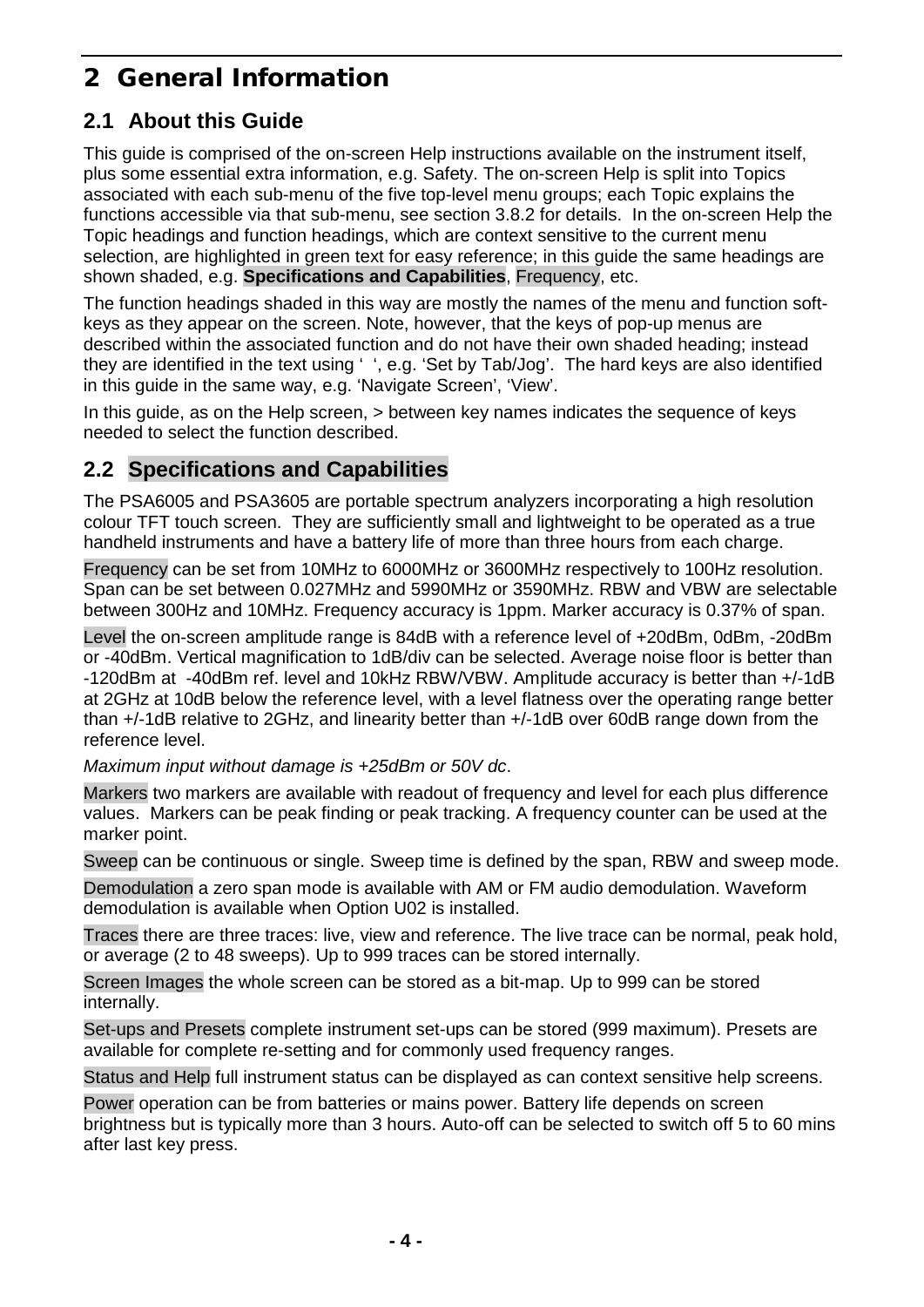# <span id="page-5-0"></span>**2.3 Items Supplied**

**Portable Spectrum Analyzer** with detachable bench-stand/screen protector

**AC power-supply/charger** universal voltage, interchangeable plugs for different countries. **Spare stylus**

**USB lead** - mini B plug to standard A plug.

**Trigger input converter plug** - 3.5mm jack to BNC.

**Short Guide** Multi-language (English, French, German, Italian and Spanish).

**Full instruction manual** (English only).

**Support CD** containing hyper-linked PDF versions of the printed manuals plus support files.

# <span id="page-5-1"></span>**2.4 Upgrade Option U02 and Firmware Updates**

**Option U02** an upgrade option is available which provides a number of additional functions including Scan Mode (high resolution data capture), Automatic Measurements, Data Logging, Limits, Waveform Demodulation Signal Offsets, Compensation Tables, and Triggering. The option is installed using a USB Flash drive. To check whether U02 is already installed see the Status screens.

Option U02 is available to purchase from Aim-TTi or from your local agent/distributor.

**Firmware Updates** Aim-TTi may make updated versions of the instrument firmware available in order to add new features or to correct 'bugs'. These will be downloadable from the Aim-TTi website without charge. The current version is displayed within the Status display. The update is installed using a USB Flash drive.

# <span id="page-5-2"></span>**2.5 Initial Use - Charging the Battery**

As supplied, the internal battery is likely to be fully discharged. The instrument should therefore be plugged into its charger for at least two hours before first use.

<span id="page-5-3"></span>



**DC Power Input** 1.3mm power socket mounted on the right hand side of the instrument. *Use only the power-supply/charger provided by Aim-TTi with the unit.*

**RF Signal Input** N type connector. Input impedance 50 Ohms.

*The maximum allowable input is +25dBm or +132dBuV of RF power (4 volts rms), or 50V DC. Higher levels could cause damage.*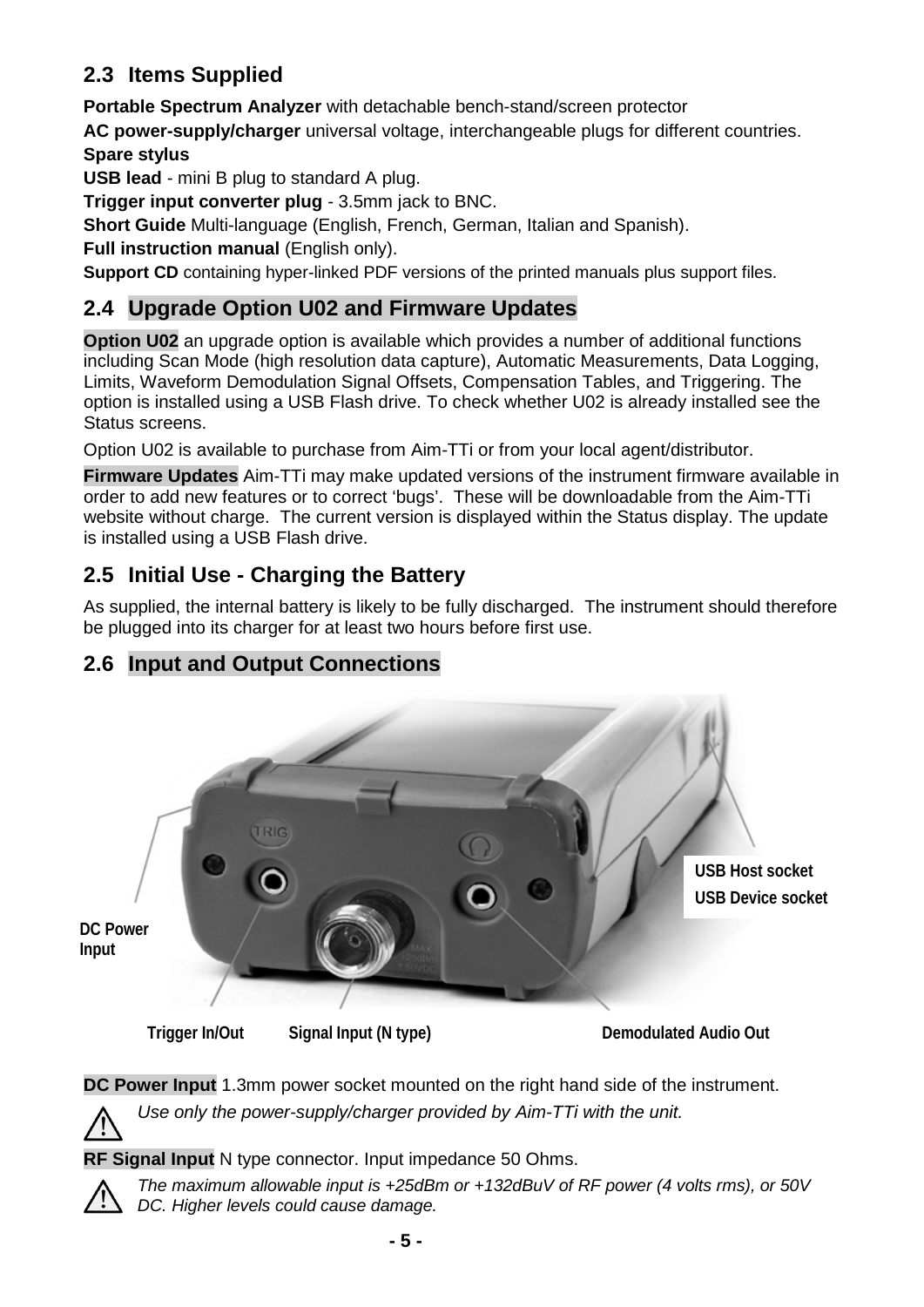**Audio Output** 3.5mm stereo jack. Disconnects internal speaker when used.

**USB Host Connector** type A connector on the left side revealed by moving the sliding cover. This is exclusively for the connection of a USB Flash memory drive used for file transfer.

**USB Device Connector** type Mini B connector on the left side revealed by the sliding cover. This is intended exclusively for connection to a personal computer - see File Ops > Link to PC.

**Trigger Input/Output** 3.5mm mono jack socket. Only functional when option U02 is fitted.

# <span id="page-6-0"></span>**2.7 Battery and AC Line Operation**

The instruments operate from an internal Li-ion polymer rechargeable battery which can provide more than 3 hours of continuous operation (screen brightness dependent).

The battery is charged from the supplied 5V/2A charger which can recharge a fully discharged battery in under 3 hours.

#### *Only use the charger supplied to recharge the instrument.*

The battery condition is indicated on the display; when it displays a single segment and changes colour, expected battery life has fallen below 30 minutes.

The instrument can be operated continuously from this external charger for bench-top operation. When the battery is being charged, the LED next to the charging socket flashes. When charging is complete, flashing ceases but the LED remains on while the charger is connected.

# <span id="page-6-1"></span>**2.8 Bench Stand and Screen Protector**

The instrument is intended for both portable and bench-top applications.

It is supplied with the tilt stand folded away at the back of the instrument. This can be hinged outwards to set an angle of about 40 degrees.

To protect the screen when in transit, the stand can be detached from the base and re-attached on the top to act as a screen protector.

The stand is detached by flexing the sides until the locating lugs disengage from the body.

For outdoors use, the screen protector can be hinged upwards to form a sun shield which improves the screen visibility in sun light.

When not required, it can be detached and stowed away on the back of the instrument.

## <span id="page-6-2"></span>**2.9 Touch-screen and Hard Keys**

The normal mode of operation of the instrument is by using the touch-screen keys at the bottom of the display supplemented, when required, by the hard keys below the display.

The touch screen keys are normally operated by pressing firmly with the finger or thumb, or gently with a finger nail. Alternatively they can be operated using the supplied stylus which clips into the base of the instrument.

It is also possible to use the instrument without touching the screen at all, by using the five 'navigator' hard keys to operate each of the touch screen functions.

## <span id="page-6-3"></span>**2.9.1 Using hard keys to navigate the touch-screen**

Pressing the circular button marked 'Navigate Screen' changes the function of the five Navigator keys from controlling the Markers to controlling the position of the on-screen key highlight. The highlight position is shown by a change in the key colour to purple. Pressing the centre button operates the selected key.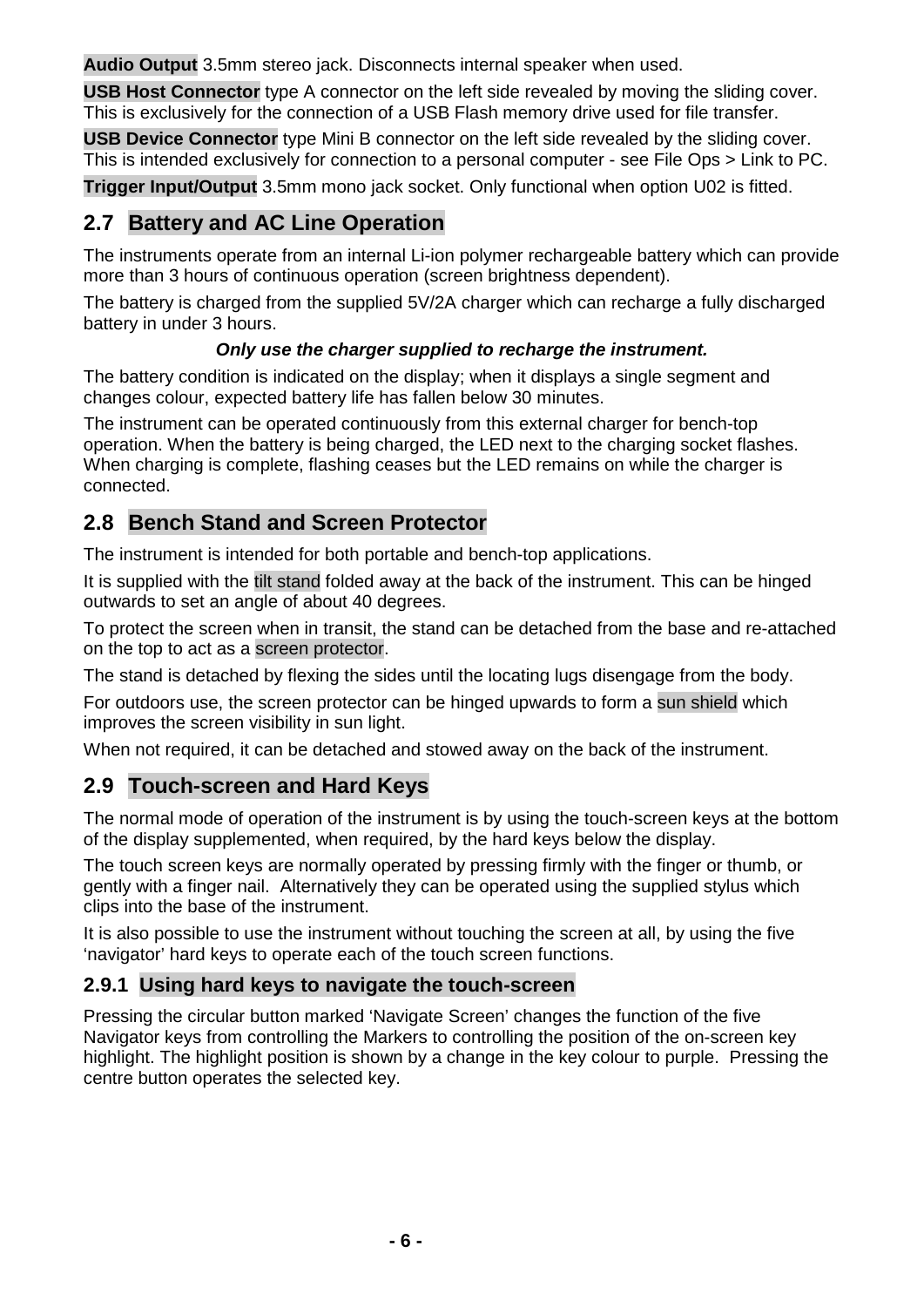# <span id="page-7-0"></span>3 Quick Start Guide

It is recommended that all users, including those fully familiar with RF spectrum analyzers, take a little time to read through this manual before using the instrument.

However, for users who wish to get started with hands-on operation as quickly as possible, the following may prove useful.

1. Press and hold the Power key until a short beep is heard. Wait a few seconds and then check the battery condition indicator on the display. If it shows less than  $\frac{1}{4}$  full the instrument should be connected to its charger.

2. Connect the signal to be measured to the N-type connector at the top of the instrument. The maximum allowable signal without damage is +25dBm (+132dBuV or 4V rms). The maximum measurable signal is +20dBm (+ 127dBuV or 2.23mV rms). If there is a possibility of the signal exceeding these levels, add suitable in-line attenuation.

3. Ensure that the Navigator keys are set to Control Markers (key illuminated green). If not press the round key marked Control Markers. This also selects Touch Screen key control.

4. Press the hard key marked Presets (Auto-Set). Select Auto Set and press Execute.

The instrument will perform a full span sweep (10MHz to 3590/5990MHz) at maximum reference level (+20dBm) and find the highest level within the sweep. It will then perform a number of further sweeps at narrower spans and, where appropriate, lower reference levels.

During this time a red background message of Status: SCANNING with be displayed. When finished the message will become Status: COMPLETE.

When Auto Set has completed, the analyzer should be set with a fairly narrow span (typically 10MHz) centred on the signal with the M1 marker at the centre frequency and in Peak-find mode (indicated by an upwards arrow prior to the M1 readout). RBW will be set to Auto and VBW to Track.

5. Press Exit to return to the main menu.

The M2 marker can be turned on from the hard key marked Control Markers. Markers are moved using the Navigator hard keys – Left/Right moves the markers, Up sets peak-find mode where the selected marker jumps to peaks within the trace, Down sets scroll mode where the marker moves pixel by pixel across the screen. The marker currently under control is selected by the centre key (M1/M2) and indicated by an arrow before the marker readout.

From the main menu adjustments can be made to centre frequency and span (or start and stop), sweep mode, detector type, RBW and VBW, reference level, displayed traces and markers.

The menu system is hierarchical with each top-line key selecting a set of five second-line sub-menu keys. Each of these provides access to a set of keys on the bottom line that perform the actual functions.

Context sensitive help for each sub-menu group can be accessed by pressing the hard key marked "Status (Help)" followed, if not already selected, by Context Help. This provides sufficient information to understand the principles of operation.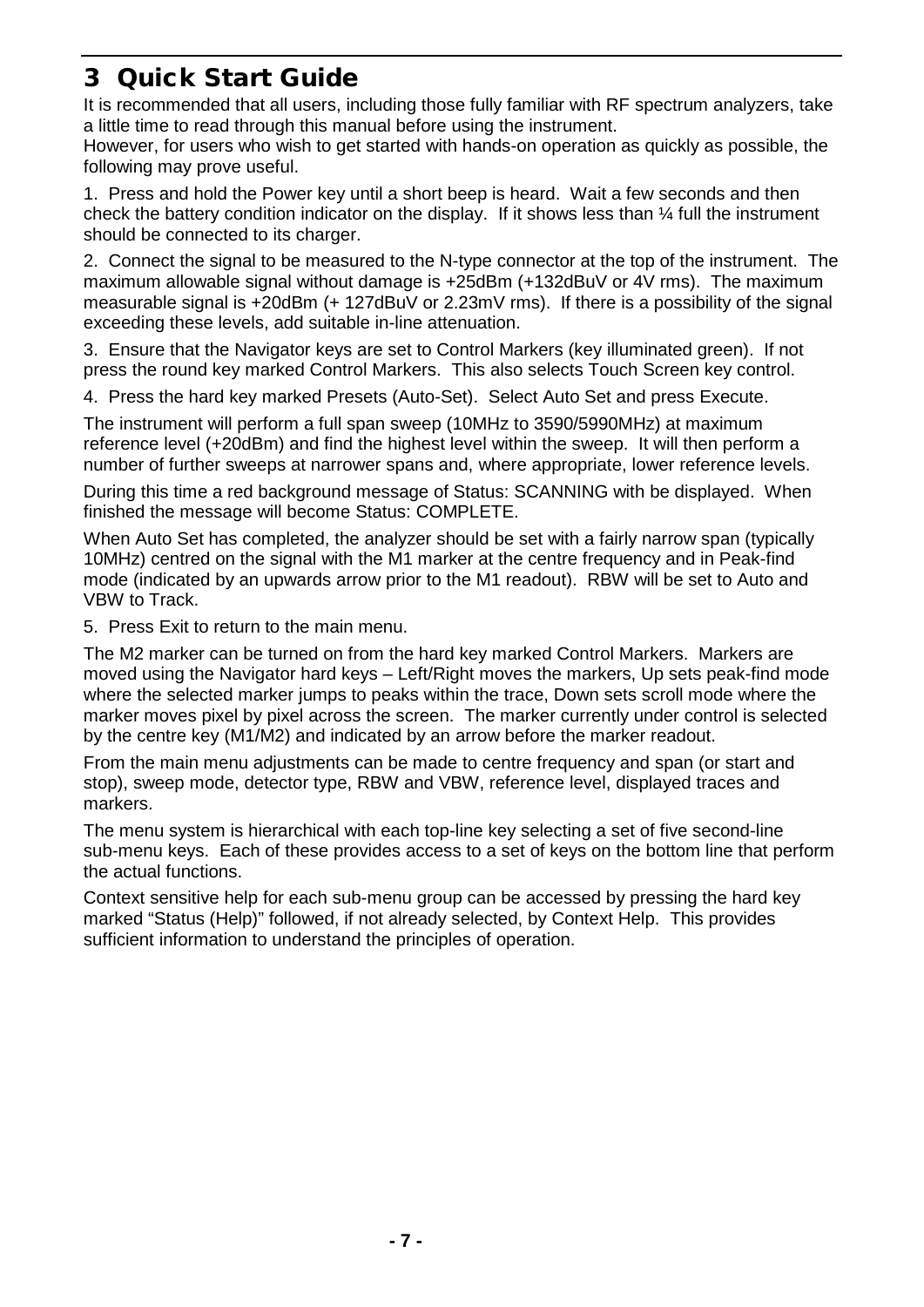# <span id="page-8-0"></span>4 Menu System

# <span id="page-8-1"></span>**4.1 Control via the Menu System**

The default menu system for the instrument consists of three rows of five keys. The upper row represents the top level of the menu system and defines five menu groups as follows:

**Freq/Span** controls the frequency range of the spectrum analyzer, as well as Zero Span mode.

**Sweep/BW** controls the sweep and sets the RBW.

**Level/Limits** controls the input attenuator, plus the scaling of the amplitude display. Limits is only available with option U02 fitted.

**Traces/Markers** controls the traces that appear on the screen (including store/recall) and the markers that are used for measurement.

**Setup/Functions** controls specific measurement functions and instrument setup store and recall. Automatic Measurements and Logging are also controlled with option U02 fitted.

Each group has up to five sub-groups which appear on the middle row of keys. The currently selected group and sub-group are shown by the relevant keys being dark blue.

The bottom row of keys represent the functions that can be performed for each of the many sub-groups. These keys may perform an immediate action, or bring up a pop-up menu, or create a dialogue box for user entry. Specific functions such as frequency entry and filing system operations replace the normal menu keys with a new set of keys relevant to the current function.

## <span id="page-8-2"></span>**4.2 Hard Keys**

**Run/Stop** (Manual) controls the sweep. It duplicates the function of the touch screen key directly below the graticule.

**Exit** (Cancel) terminates any pop-up menu or dialogue box.

**Status** (Help) brings up complete listings of the instrument status, and gives access to the System Utilities and on-screen Help.

**View** (Live > View) copies an instance of the Live trace to the View trace. This duplicates the action of the soft key Traces/Markers > Traces/Stores > View.

**Presets** (Auto Set) activates the Presets menu: Standard Preset, User Preset and Auto Set.

**Navigator Keys** the five hard keys that make up the Navigator have two alternative modes of operation which are selected by the small illuminated keys on either side. The modes are: Control Markers (default), and Navigate Screen (see section 2.9.1).

Whenever the navigator mode is changed, an information box appears explaining the current action of the navigator keys. This can be turned off if preferred from Status > Status/System > Alerts > Navig. Prompt.

# <span id="page-8-3"></span>**4.3 Frequency/Span**

#### <span id="page-8-4"></span>**4.3.1 Frequency/Span > Centre**

#### **Centre**

Pressing Centre changes the top line annotation to Centre/Span if it was previously Start/Stop. The five keys on the bottom row enable the centre frequency to be changed:



Set Centre brings up a numeric keyboard from which the desired frequency can be entered in MHz to a resolution of 0.0001 (100Hz). Pressing Set by 'Tab/Jog' from this screen provides an alternative frequency editing mode. Pressing 'Set by K/B'

from this screen returns to the numeric keyboard setting screen. Pressing 'Exit' returns to the main Centre menu. The last used mode (K/B or Tab/Jog) is retained.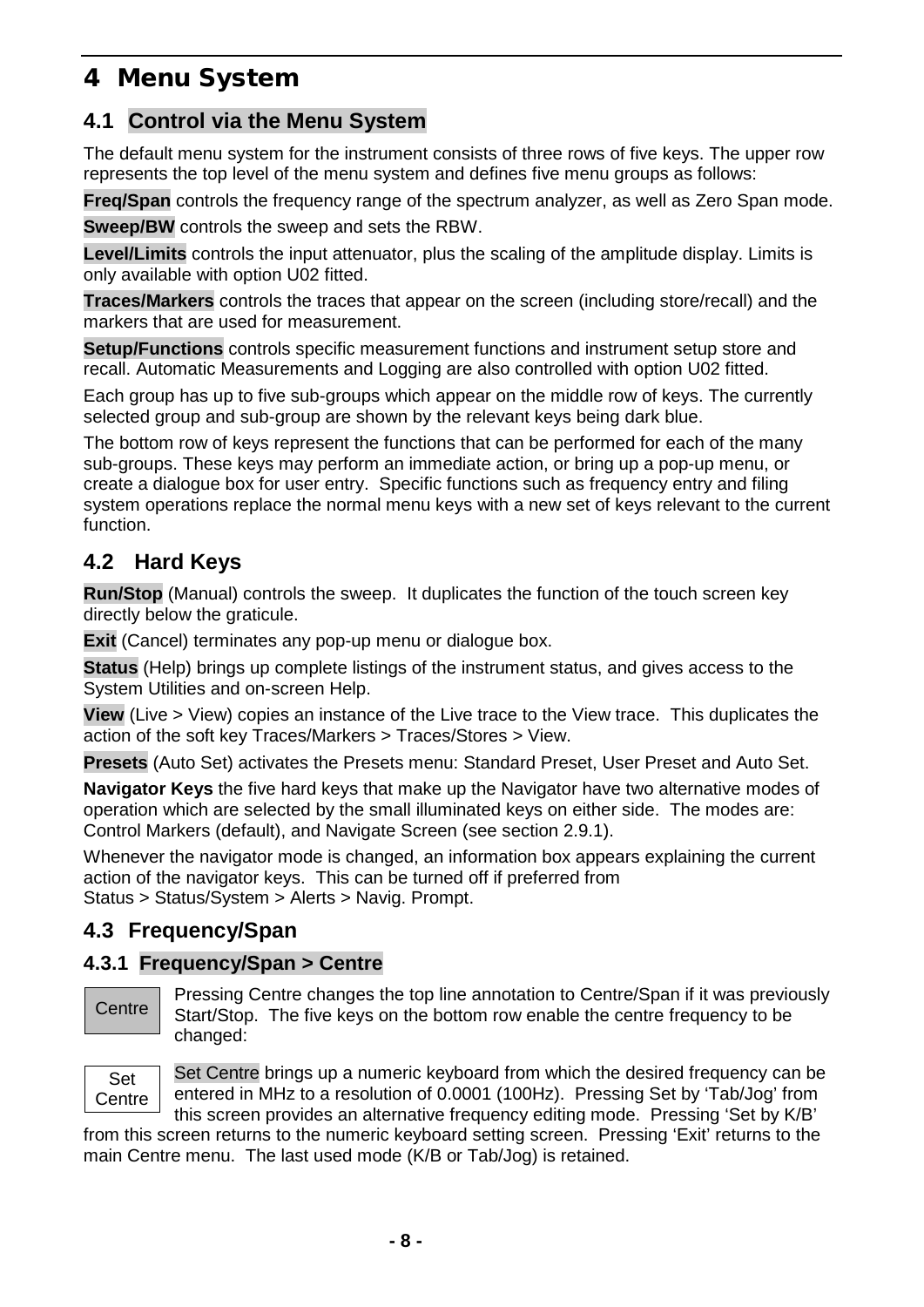| Set  | Set         |
|------|-------------|
| C=M1 | C=Pk        |
| Step | <b>Step</b> |

C=M1 sets the centre frequency to the Marker 1 frequency. C=Pk sets the centre frequency to the frequency of the peak amplitude within the current span.

Step Up/Down changes the centre frequency by the step value as set by the Step Size function from the Frequency/Span menu.

#### <span id="page-9-0"></span>**4.3.2 Frequency/Span > Span**

Up

Span

Down |

Pressing Span changes the top line annotation to Centre/Span if it was previously Start/Stop. The five keys on the bottom row enable the span of the sweep to be changed:

Set Span Set Span brings up a numeric keyboard from which the desired span can be entered in MHz to a resolution of 0.0001 (0.1kHz). Pressing Set by 'Tab/Jog' from this

screen provides an alternative frequency editing mode. Pressing 'Set by K/B' from this screen returns to the numeric keyboard setting screen. Pressing 'Exit' returns to the main Centre menu. The last used mode (K/B or Tab/Jog) is retained.



Set to Mdelta sets the span equal to the frequency difference between the M1 and M2 markers (if they are both on).



1:2:5 sequence. Zoom In

Zoom Out/In increases or decreases the span from its current value in a

Zero Span Zero Span sets the span to zero and enables demodulation to be applied. See Next Section.

#### <span id="page-9-1"></span>**4.3.3 Frequency/Span > Zero Span**

Zero Span mode sets the span to zero and changes the swept display to a horizontal line at the signal level. AM or FM demodulation can be applied to the signal.

Exit Z-Span

Exit Z-Span cancels zero span mode and returns to the normal Span menu - see Previous Page.

Audio Demod.

Audio Demod creates a new menu providing control of audio demodulation.

Waveform Demod creates a new menu providing control of the way that the modulation waveform is displayed. Wavefm Demod.

#### **Audio Demodulation Sub Menu**

Demod Type selects AM or FM demodulation.

Depth/Dev. enables the AM depth or FM deviation to be adjusted using Up/Down keys.

Audio Volume allows the volume applied to the internal speaker or headphone socket to be adjusted in 15 steps, or muted.

A hiss reducing filter can be selected.

#### **Waveform Demodulation Sub Menu**

Display Type the demodulated signal for AM or FM can be displayed. The graticule represents depth per division or deviation per division.

Alternatively the carrier can be displayed as a DC level, or as variation against a timebase.

Depth/Dev. enables the AM depth or FM deviation scaling to be set with Up/Down keys.

The range is 1.25%/div to 25%/div (AM) or 0.25kHz/div to 250kHz/div (FM).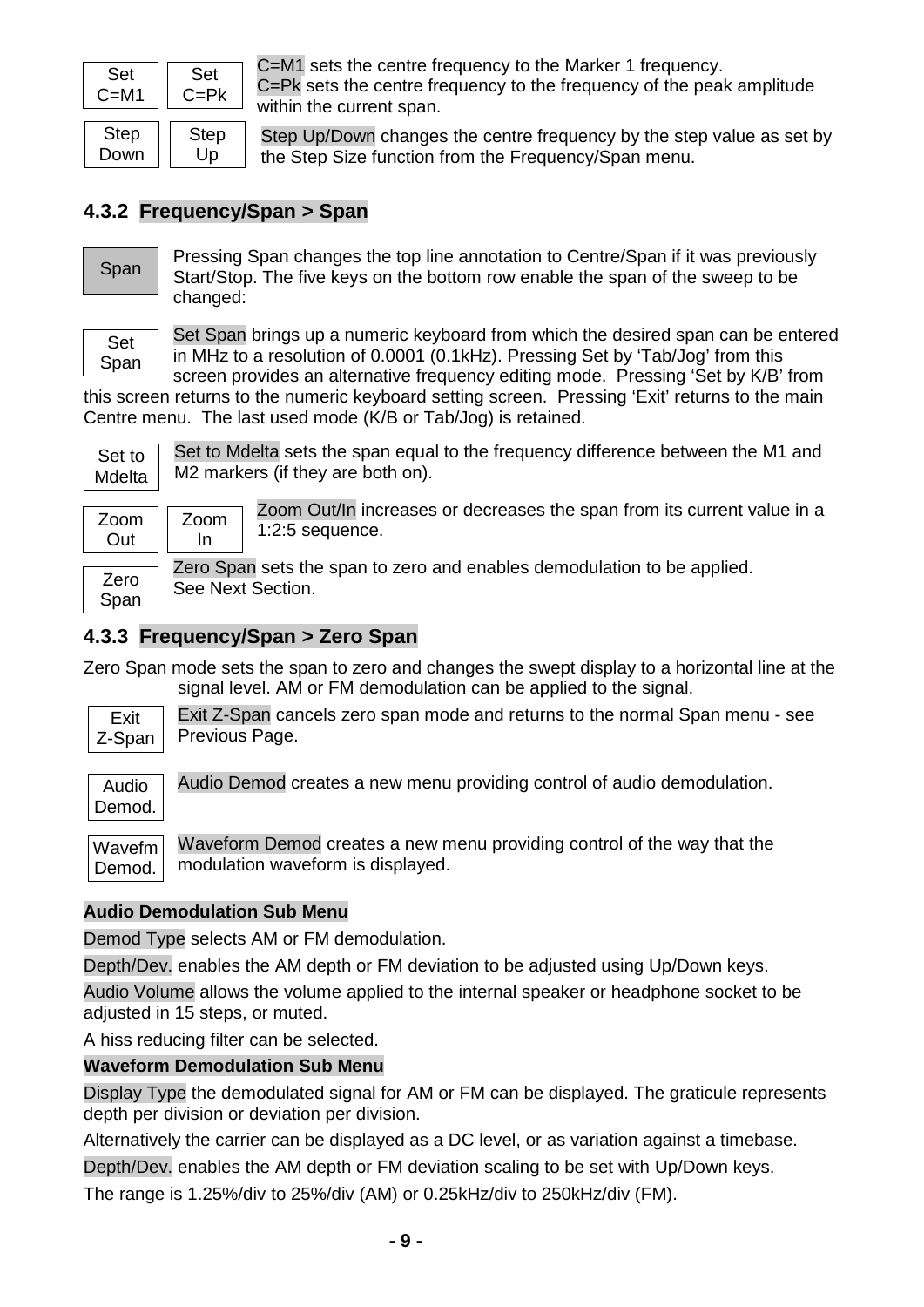Time/Div. enables the timebase speed to be set with Up/Down keys between 5us/div and 20ms/div.

Trigger the modulation waveform can be triggered to create a stable display for a tone.

The trigger level is shown by a blue line on the screen that can be shifted up or down.

When the mode is set to Auto, the waveform will trigger at that level on the rising or falling edge. In Free Run mode the trigger is ignored.

## <span id="page-10-0"></span>**4.3.4 Frequency/Span > Start/Stop**

| start |  |
|-------|--|
| otop  |  |

Pressing Start/Stop changes the top line annotation to Start/Stop if it was previously Centre/Span. The five keys on the bottom row enable the start or stop frequencies to be changed:

| Set   | Ser  |
|-------|------|
| Start | Stop |

Set Start/Stop brings up a numeric keyboard from which the desired frequency can be entered in MHz to a resolution of 0.0001 (0.1kHz). Pressing 'Set by Tab/Jog' from this screen provides an alternative

frequency editing mode. Pressing 'Set by K/B' from this screen returns to the numeric keyboard setting screen. Pressing 'Exit' returns to the main Centre menu. The last used mode (K/B or Tab/Jog) is retained.

| Start=M1 |  |
|----------|--|
| Stop=M2  |  |

Start=M1, Stop=M2 sets the start and stop frequencies to those of the M1 and M2 markers provided that they are both on.

| Undo |  |
|------|--|

< Undo reverts to the start and stop frequencies that existed directly before the Start=M1/Stop=M2 key was pressed.

-more-1 of 2

More 1 of 2 selects a further set of function keys that provide an additional method for changing the start and/or stop frequencies based upon the frequency step size:

Fix Start Fix Stop

Fix Start fixes the start frequency at its present value so that the Step Up/Down keys operate only on the stop frequency. The word Fix appears against the start frequency at the top of the screen. Pressing the key

again cancels the function. Fix Stop performs a similar function to Fix Start for the stop frequency.

| <b>Step</b> | <b>Step</b> |
|-------------|-------------|
| Down        | UD          |
|             |             |

Step Up/Step Down increases or decreases the start and stop frequencies by the current step value. If Start or Stop has been 'fixed' only the other frequency will be stepped.

More 2 of 2 cancels Fix Start or Fix Stop and selects the previous set of function keys. -more-

# <span id="page-10-1"></span>**4.3.5 Frequency/Span > Step Size**



2 of 2

Sets the size of frequency stepping using the Step Up/Down keys.

Set Step brings up a numeric keyboard from which the desired frequency can be entered in MHz to a resolution of 0.0001 (0.1kHz). Pressing 'Set by Tab/Jog' from this screen provides an alternative frequency editing mode. Pressing 'Set by K/B'

from this screen returns to the numeric keyboard setting screen. Pressing 'Exit' returns to the main Centre menu. The last used mode (K/B or Tab/Jog) is retained.

Auto Span/10

Auto Span/10 causes the step size to be automatically linked to the width of the span so that the step equal one graticule division.

Set to Mdelta sets the step size equal to the frequency difference between the M1 and M2 markers (if active). Set to Mdelta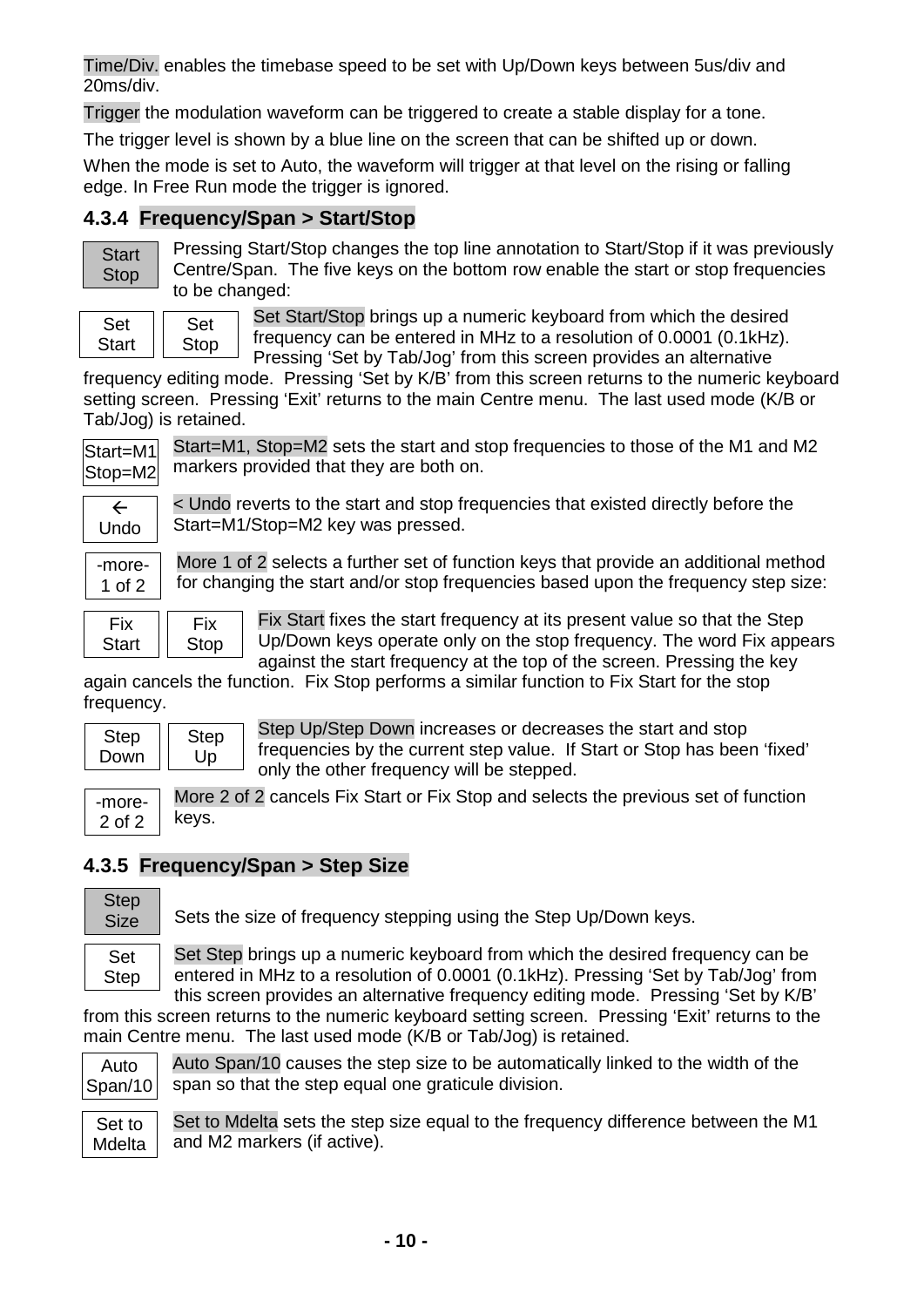| Set to | Set to |
|--------|--------|
| Centre | M1     |

Set to Centre sets the step size equal to the centre frequency. Set to M1 sets the step size equal to frequency of the M1 marker.

#### <span id="page-11-0"></span>**4.3.6 Frequency/Span > Frequency Presets**

6000MHz for a PSA6005.

Freq Presets

Provides a quick method of storing and recalling frequency ranges (centre+span or start+stop). No other parameters are stored or recalled.

Full Span sets the frequency range to 10MHz to 3600MHz for a PSA3605 or

Full Span

**Store** Preset

Store Preset creates a pop-up menu of six preset numbers. Pressing a key in the pop-up stores the current frequency range into that preset position. Any existing frequency range will be over-written.



Recall Preset creates a pop-up menu of six preset numbers. Pressing a key in the pop-up sets the frequency range that has been stored in that preset position. If nothing has yet been stored in that position, an error message will appear.

**Toggle** Last

Toggle Last restores the frequency range that existed prior to the last preset being recalled.

#### <span id="page-11-1"></span>**4.4 Sweep/BW**

#### <span id="page-11-2"></span>**4.4.1 Sweep/BW > RBW/VBW**

| RBW/ |
|------|
| VBW  |

Sets the Resolution Bandwidth (RBW) and Video Bandwidth (VBW) for the sweep.

| RBW  |  |
|------|--|
| Auto |  |

RBW Auto automatically selects an appropriate RBW for the current span. When selected, the word Auto appears in front of the RBW value.

| $RBW$ RBW Set creates a pop-up menu from which an RBW can be selected betweer |
|-------------------------------------------------------------------------------|
| Set 300Hz and 10MHz in a 1:3:10 sequence.                                     |



VBW Track sets the VBW to track the RBW value subject to the Track Offset. When selected, the word Trk appears in front of the VBW value.

Track Offset sets the relationship between VBW and RBW for VBW Track mode. Positive numbers set a VBW one step higher while negative numbers set it one step lower. The default is zero. **Track Offset** 

VBW Set creates a pop-up menu from which a VBW can be selected between 300Hz and 10MHz in a 1:3:10 sequence.

#### <span id="page-11-3"></span>**4.4.2 Sweep/BW > Sweep Time**

RBW/ VBW

VBW Set

> The normal sweep time is automatically set by the Span and the RBW and is displayed within the lower annotation area. Narrower RBW settings create longer sweep times. For each RBW, the normal sweep time is broadly proportional to the

frequency span. The sweep time can be manually reduced in order to improve responsiveness at the expense of some amplitude accuracy.

Auto

Auto selects the normal sweep time and ensures the highest degree of level accuracy.

Manual Down

Manual Down reduces the sweep time in three steps indicated by F1 to F3. The maximum levels of sweep time reduction are 2, 5 or 10 but the actual reduction varies with span and RBW. Wide RBW sweeps will not reduce.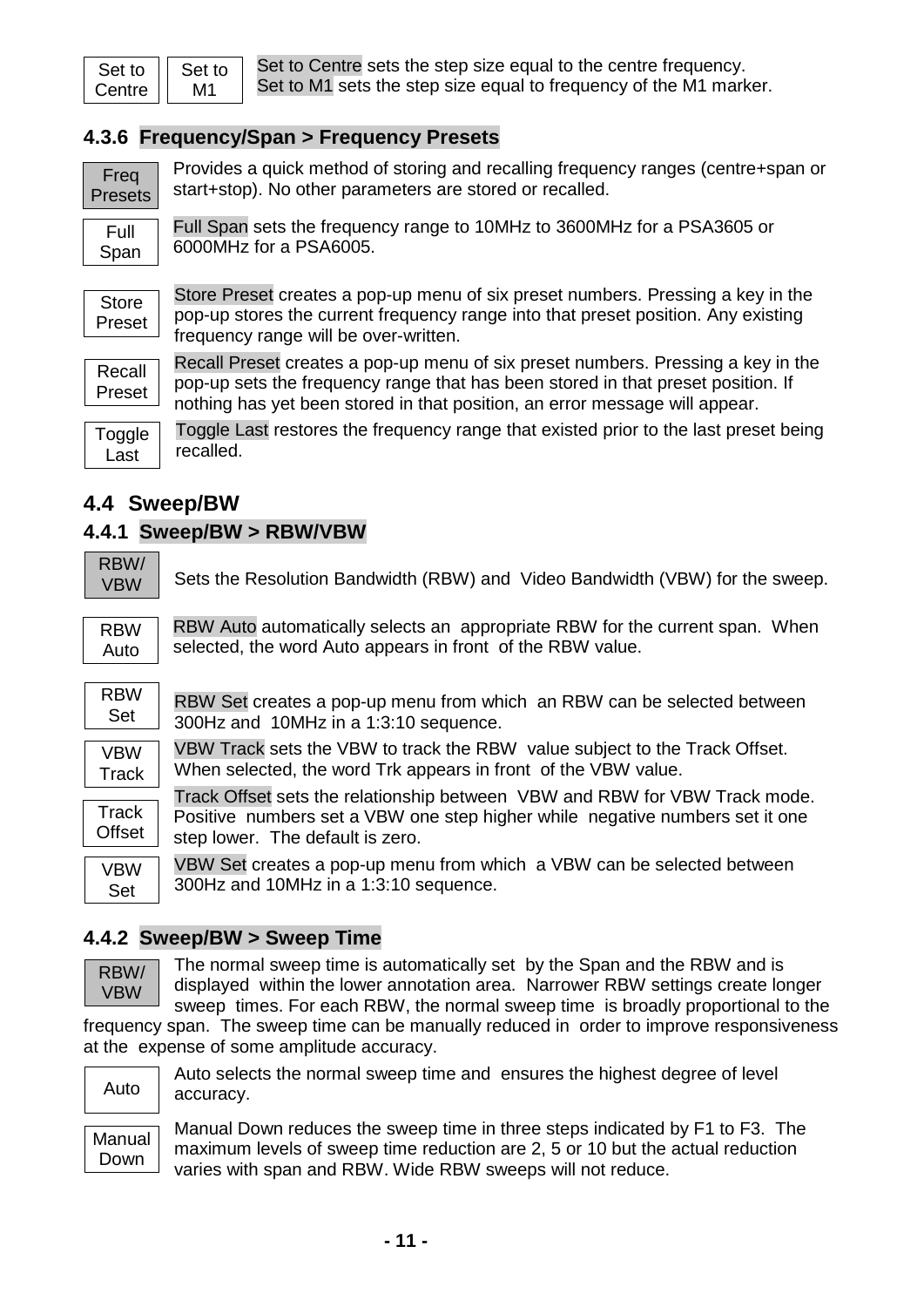Manual Up

Manual Up steps the sweep time back up.

The sweep time is shown in seconds followed by [N] for normal or F1/F2/F3 on a yellow background if manual reduction has been set.

#### <span id="page-12-0"></span>**4.4.3 Sweep/BW > Sweep Control**

Single

Sweep **Control**  Enables the sweep to be set to run continuously or in single sweep mode.

| Repeat |  |
|--------|--|

Repeat causes the sweep to run continuously unless it is stopped with the Sweep Control key. Single causes single sweeps to be performed in response to the Sweep Control key.

When option U02 is installed Sweep Triggering is available. The trigger event stops the sweep when in Repeat mode, and starts the sweep when in Single mode.



Sweep Trigger creates a pop-up menu from which the trigger source can be selected. Note that Limits triggering is only available in Repeat mode.

**Single** ReArm Single ReArm Only applies to Single sweep mode. When set to Auto, the trigger is re-armed to accept new trigger events at the end of the sweep. When set to Manual, the Sweep Control key must be pressed before another sweep can be triggered.

**Scan** Mode

Scan Mode (requires Option U02). Scan mode is an entirely different mode of operation from the normal sweep mode and is described within section 4.9.

#### <span id="page-12-1"></span>**4.4.4 Sweep Control Key**

Running (Stop)

This key is placed directly below the graticule on the right hand side of the screen. Its action is duplicated by the hard key marked 'Run/Stop'.

The function of the key is to start and stop the sweep when in Repeat mode, and to initiate the sweep when in Single mode. The colour and marking of the key changes to show the current status of the sweep.

#### <span id="page-12-2"></span>**4.4.5 Sweep Progress Bar**

When the sweep time is greater than about 1 second, the sweep is drawn progressively across the screen. In this mode a yellow sweep progress line is shown at the bottom of the graticule.

## <span id="page-12-3"></span>**4.4.6 Sweep/BW > Sweep Mode**

Sweep Mode

This menu controls the sweep methods used to suppress signal images and other spurii. Combined analog and digital techniques are used to achieve image suppression, and the user can choose between methods that may offer improved

performance for specific situations.

Normal (Auto) is the default mode in which images are suppressed in real time. An alignment procedure is used which can briefly interrupt the sweep. This can be avoided using settings within Advanced Options. Normal (Auto)

Manual Align

Manual Align is available if Normal (Manual) has been selected in Advanced Options.

Reveal Images

Reveal Images disables image rejection for one sweep or 1.5 seconds, whichever is the longer. During this period any signal images close to or within the noise are revealed at full level.

Advanced Options opens a further menu from which alternative image rejection sweep modes can be selected. This menu has its own context-sensitive Help. Advanced **Options**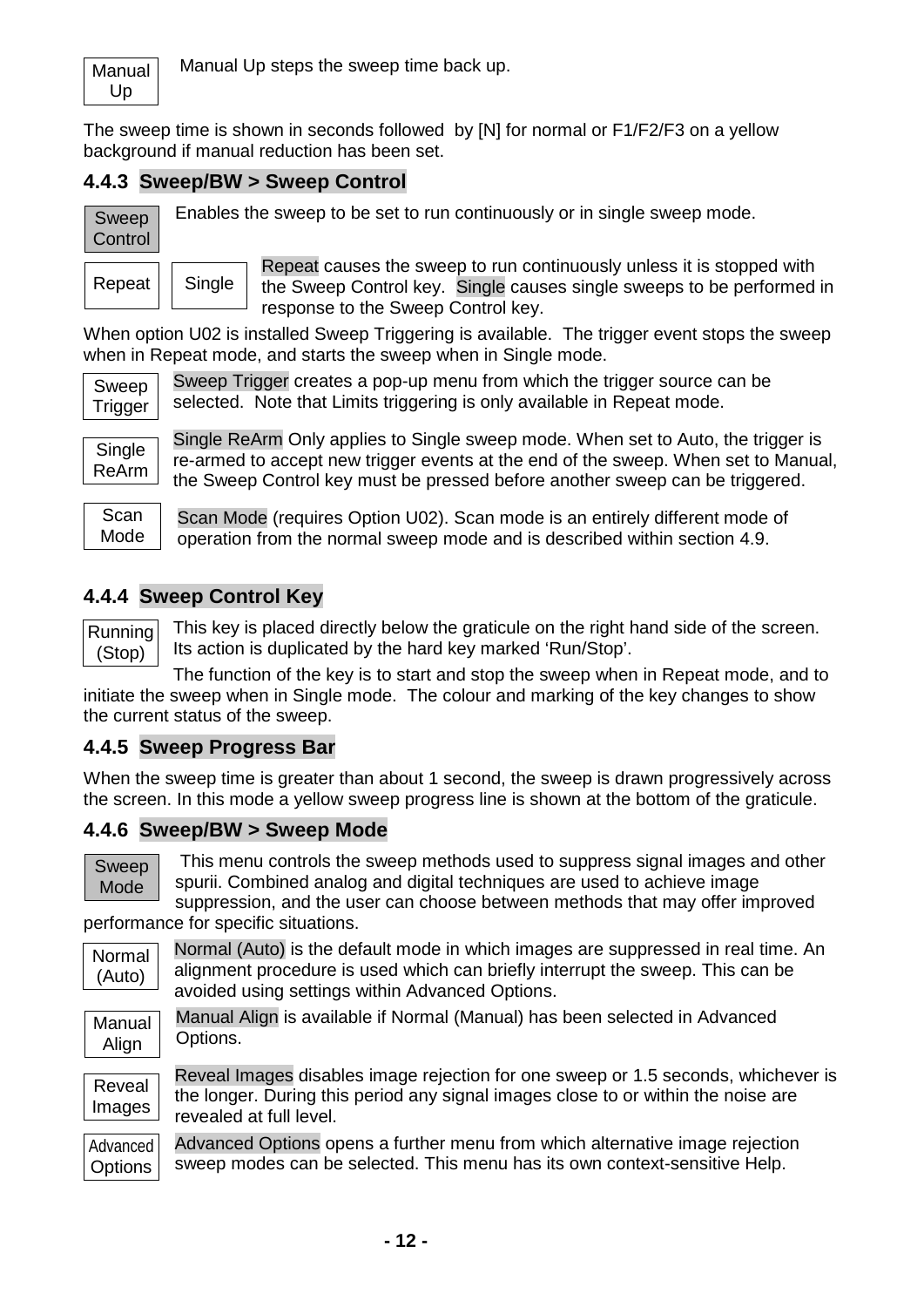Normal Sweep Mode rejects the images of a signal in real time as the sweep progresses. To ensure sufficient rejection to bring the image down to the noise floor, an alignment procedure is run when the instrument is first switched on and occasionally thereafter as temperature and other parameters change over time.

Normal (Auto) is the default mode in which the sweep pauses briefly when alignment is needed.

Threshold - the need for alignment can be controlled by setting the amount by which a possible image can rise above the noise floor. This can be set between 0dB and 12dB, higher values reduce the need for alignment.

Normal (Manual) can be used if occasional interruption of the sweep is unacceptable. When the instrument calculates that alignment is needed (as defined by the Threshold setting) a message is displayed and the Manual Align key or Status hard key can be used to initiate the alignment.

D.C. Sweep Modes DC (data comparison) sweep modes provide a different balance between sweep speed, image rejection and noise floor from the normal modes. They have the potential to provide total image rejection combined with reduced general spurii. No alignment is required.

Disadvantages include slower sweep for narrow spans at narrow RBWs, and vulnerability to image rejection loss for specific signal spacings and for rapidly changing signal levels.

D.C. Mode 1 provides perfect image rejection for constant level signals provided that there are no signals spaced at 40MHz +/-(2xRBW) apart. Sweep speed reduction for narrow spans is moderate.

D.C. Mode 2 retains rejection unless signals exist simultaneously at both 32MHz +/-(2xRBW) and 40MHz +/-(2xRBW) apart. Sweep speed reduction is slightly greater than for Mode 1.

Signal images and image rejection ratio are explained in the full instruction manual.

#### <span id="page-13-0"></span>**4.4.7 Sweep/BW > Detector Type**

**Detector** Type

This menu enables the type of signal detector used to be changed.



Default (Positive) by default the analyzer uses a Positive Peak detector. This gives the most accurate results in the majority of situations.

Set **Detector** 

Set Detector creates a pop-up menu that enables alternatives to positive peak to be selected. These are Negative Peak, Alternate Peak, Sample, Linear Average, Log Average or RMS.

Detector types are further explained in the full instruction manual.

## <span id="page-13-1"></span>**4.5 Level/Limits**

#### <span id="page-13-2"></span>**4.5.1 Level/Limits > Units/Graticule**

Units/ **Graticule** 

Enables the level to be shown in either dBm or in dB microvolts. It also enables the brightness of the graticule to be controlled.

 $dBm$   $||$   $dBuV$ 

dBm selects level measurement in dBm (decibels relative to 1mW into 50 Ohms). dBuV selects level measurement in dB micro volts.

Note that the measurement unit applies to both the graticule values and to the marker level readout.

**Graticule** 

Graticule creates a pop-up menu enabling the graticule to be dimmed, set to levels only (horizontal lines only) or turned off completely.

#### <span id="page-13-3"></span>**4.5.2 Level/Limits > Reference Level**



Enables the reference measurement level to be set between -40dBm (67dB) and +20dBm (127dBuV) to a resolution of 1dB. The figure indicates the level in dBm or dBuV represented by the top of the graticule.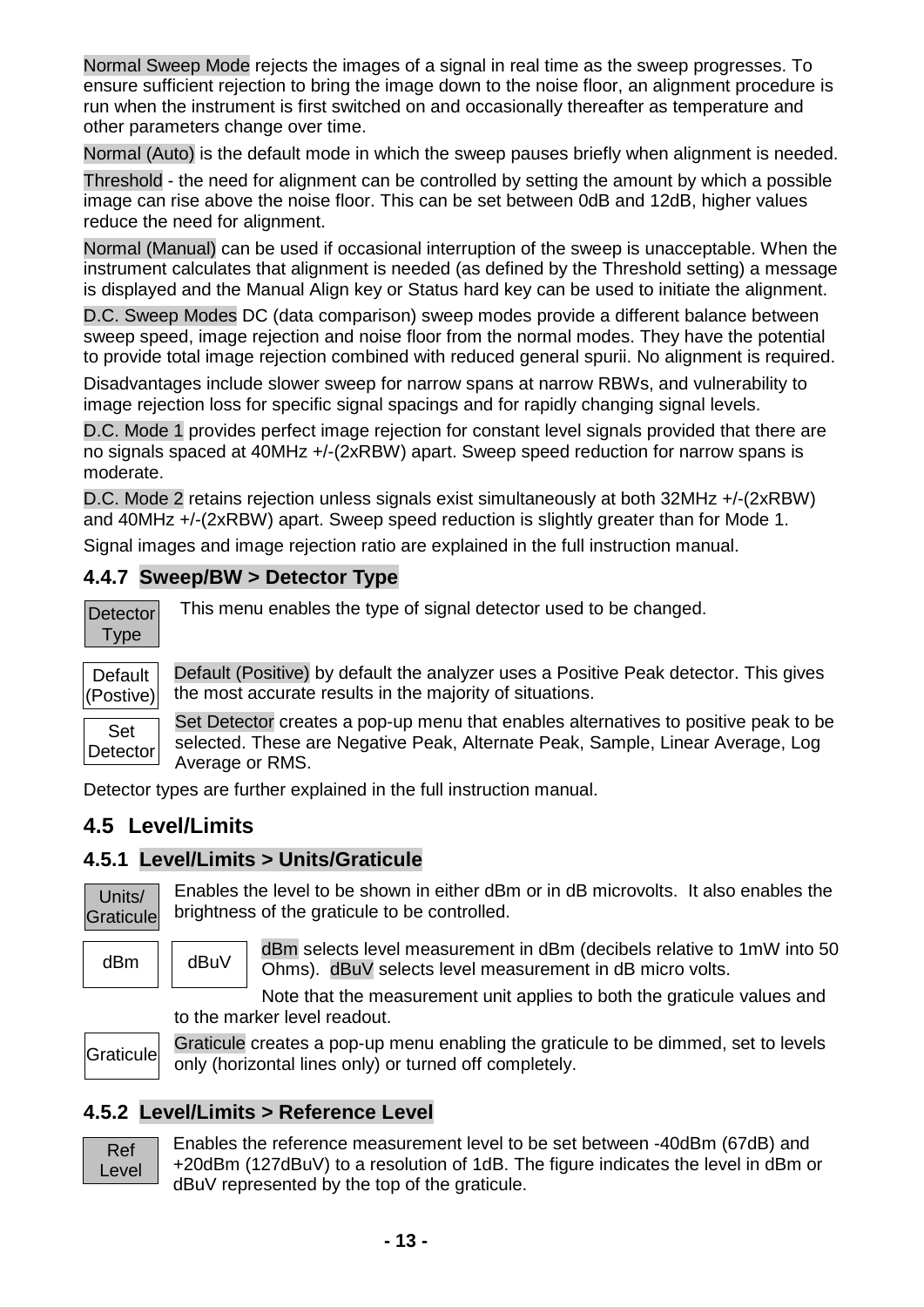

Set Ref opens a numeric keyboard from which the reference level can be set directly as a numeric value in dBm or dBuV.

Set Step

Set Step creates a pop-up menu from which the increment/decrement step size can be set as 1dB, 2dB or 5dB.

| кег |  |
|-----|--|
| ۰   |  |

Ref-/Ref+ increments or decrements the reference level value by the step size set with the Set Step key.

Note that setting the Reference Level to a resolution of 1dB is a feature of 2nd generation hardware only, indicated on the instrument's Status screen by RF-Control firmware version 0.00-2.00 (or later). If, after downloading an update, the RF-Control firmware still indicates version 0.00-1.xx then the Reference Level can only be set in 20dB steps as described in the original documentation provided with the instrument at time of purchase.

## <span id="page-14-0"></span>**4.5.3 Maximum Signal Levels**

Ref +

Signals that exceed the reference level may result in measurement errors even where the excess signal is outside of the current span.



*The maximum allowable input is +25dBm or +132dBuV of RF power (approximately 4 volts RMS), or 50V DC. Applying a signal above these levels could damage the unit and such damage would not be covered by the product warranty.*

Signals that would cause the trace to rise above the reference level are indicated by a red arrow at the top of the graticule. In addition, overload of the ADC can occur which is indicated by a warning message below the graticule.

#### <span id="page-14-1"></span>**4.5.4 Level/Limits > Scale/Shift**

Scale/ **Shift** 

Enables the scaling of the graticule to be changed from 10dB/div (the default) down to 1dB/div. For scales of 5dB/div or less, it becomes necessary to move the graticule window up and down to view different areas of the trace. Shift keys are provided to do this.



Scale brings up a pop-up menu from which 10, 5, 2 or 1dB/div can be selected.

| าเrt<br>$\mathbf{S}$ n |  |
|------------------------|--|
| own                    |  |

Shift Up/Down moves the graticule window up or down in one division steps.

#### <span id="page-14-2"></span>**4.5.5 Level/Limits > Offset/Tables**

**Shift** Down

Amplitude Offsets and Compensation Tables are only available when Option U02 is Offset/ **Tables** 

installed.

Clear <sup>near</sup> || Set Clear All turns off any offsets and any compensation tables that were set to on. Set opens a new control menu with keys as described below.

75 Ohm adds a fixed offset to compensate for signals coming from a 75 Ohm source.

Fixed Offset enables an offset between -50.0 and +50.0dB to be added to the reference level. *Take care not to overload the input.*

Comp. Table enables a file to be loaded that compensates for frequency dependent external devices such as antennae.

On and Off turns the currently selected offset or compensation on or off.

Set Offset opens a numeric or Tab/Jog screen from which the fixed offset can be set.

Select Table opens a file recall screen for compensation tables created in PSA-Manager.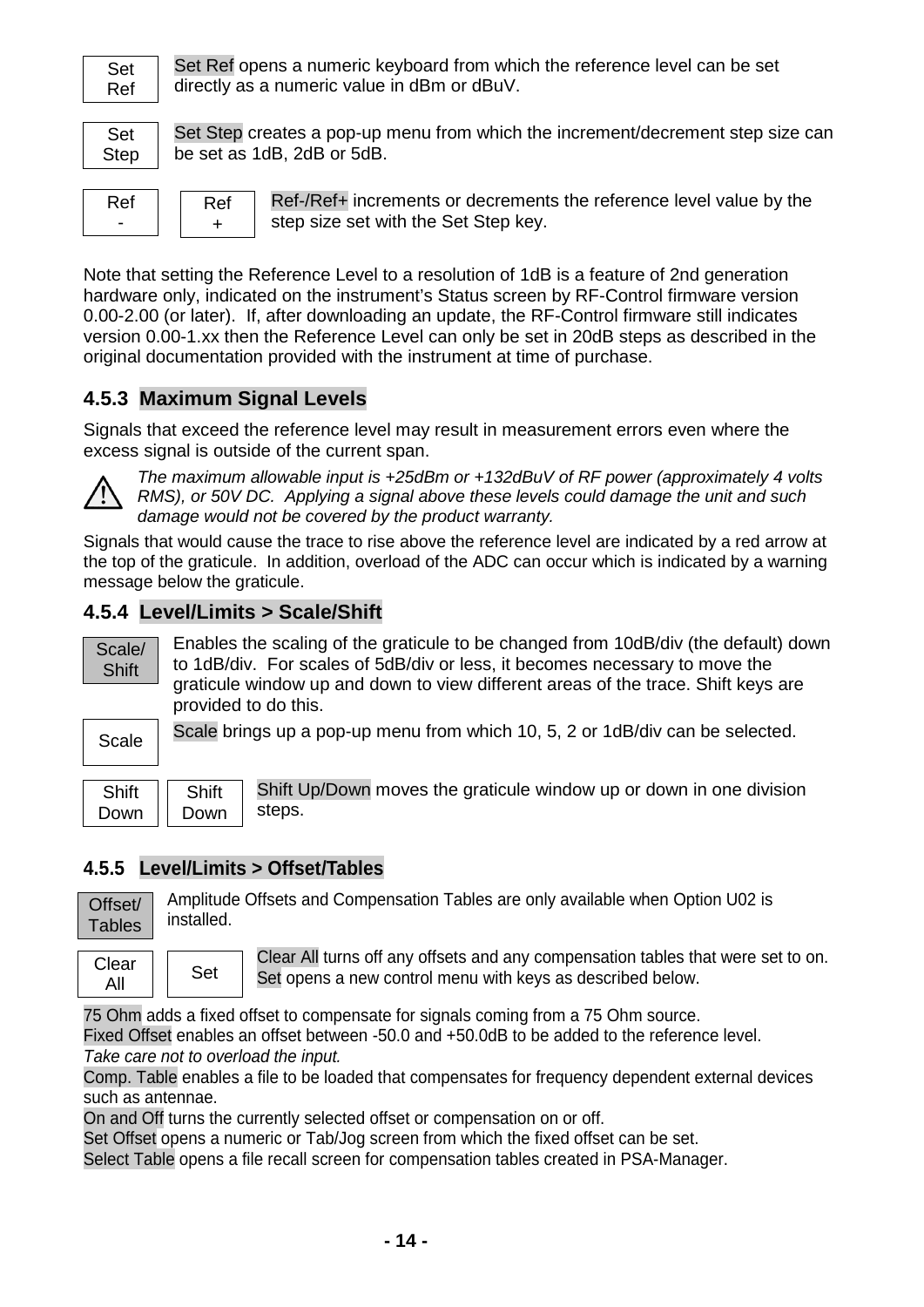#### <span id="page-15-0"></span>**4.5.6 Level/Limits > Limits**

#### **Limits**

Limit lines, limit patterns and limits comparison functions are only available when Option U02 is installed. Limits can be simple straight lines or complex patterns of level against frequency. Up to two limits can be used together - Limit 1 is red, Limit 2 is blue. A limits comparator compares the signal with the limits and can create conditional actions.

Set Limits Set Limits opens a new control menu which enables one or two limits to be set using keys as follows: Limit1/Limit2 selects which limit is to be set-up or turned on or off.

Set Line opens a numeric or Tab/Jog screen from which a fixed level can be set in dBm or dBuV. Select Pattern opens a file recall screen for limit pattern tables created in PSA-Manager. Limit On/Off sets the currently selected limit (1 or 2) to be turned on or off.

Limit Condition

Limit Condition opens pop-up menu which defines how the comparison between the signal and the limits will be made. Where two markers are displayed, comparison only takes place between the markers. If not, the whole trace is compared.

Above/Below intended for single limits, action will be created if the signal goes above/below the limit. Inside/Outside intended for dual limits, action will be created if the signal falls between (inside) the two limits or goes outside of either.

Limit Action

Limit Action opens pop-up menu which defines the action that will take place when the limit condition is met. This can be an audible beep, a pulse from the trigger socket, or both.

Further actions of Sweep Triggering or Data Logging can be created from the respective function menus. The action is created at the end of the sweep.



Limit Fix/Unfix Limit Offset opens a new control screen from which a limit can be offset from its initial values. This is particularly useful for limit patterns which would otherwise have to be recreated.

Limit Fix/Unfix fixes the limit pattern on the screen so that it will not change when the centre frequency is changed. A message is displayed within the graticule area. This allows a pattern to be used for alternative\n frequency points. Unfix recalculates the

pattern for the current frequency range and level..

Channel Markers are a special case of a limit pattern file which create only vertical lines at frequency points defined in the file. Channel marker files are created within PSA Manager and have files names starting with a \$ symbol.

# <span id="page-15-1"></span>**4.6 Traces/Markers**

## <span id="page-15-2"></span>**4.6.1 Traces/Markers > Traces Control**

Controls the display of the three traces: Live (green), View (white), and Reference (purple). Also controls the creation of the View trace. **Traces Control** 

View

View copies the current Live trace to the View trace, and turns the View trace on if it was off.

Swap

Swap halts the Live trace and places the View trace in front of the Live trace. Measurement markers then operate on the View trace. Pressing the key again, or re-starting the Live trace with the Run key will swap the traces back.

| View   | Ret    |
|--------|--------|
| Off/On | Off/On |

View On/Off toggles the View trace on or off without creating a new View trace. Ref On/Off toggles the Reference trace on or off. Live On/Off toggles the Live trace on or off. In Dual

Trace mode , both traces are toggled together.

Live Off/On

## <span id="page-15-3"></span>**4.6.2 Traces/Markers > Trace Mode**

Provides control of the way in which the sweep is written to the Live trace. **Trace** Mode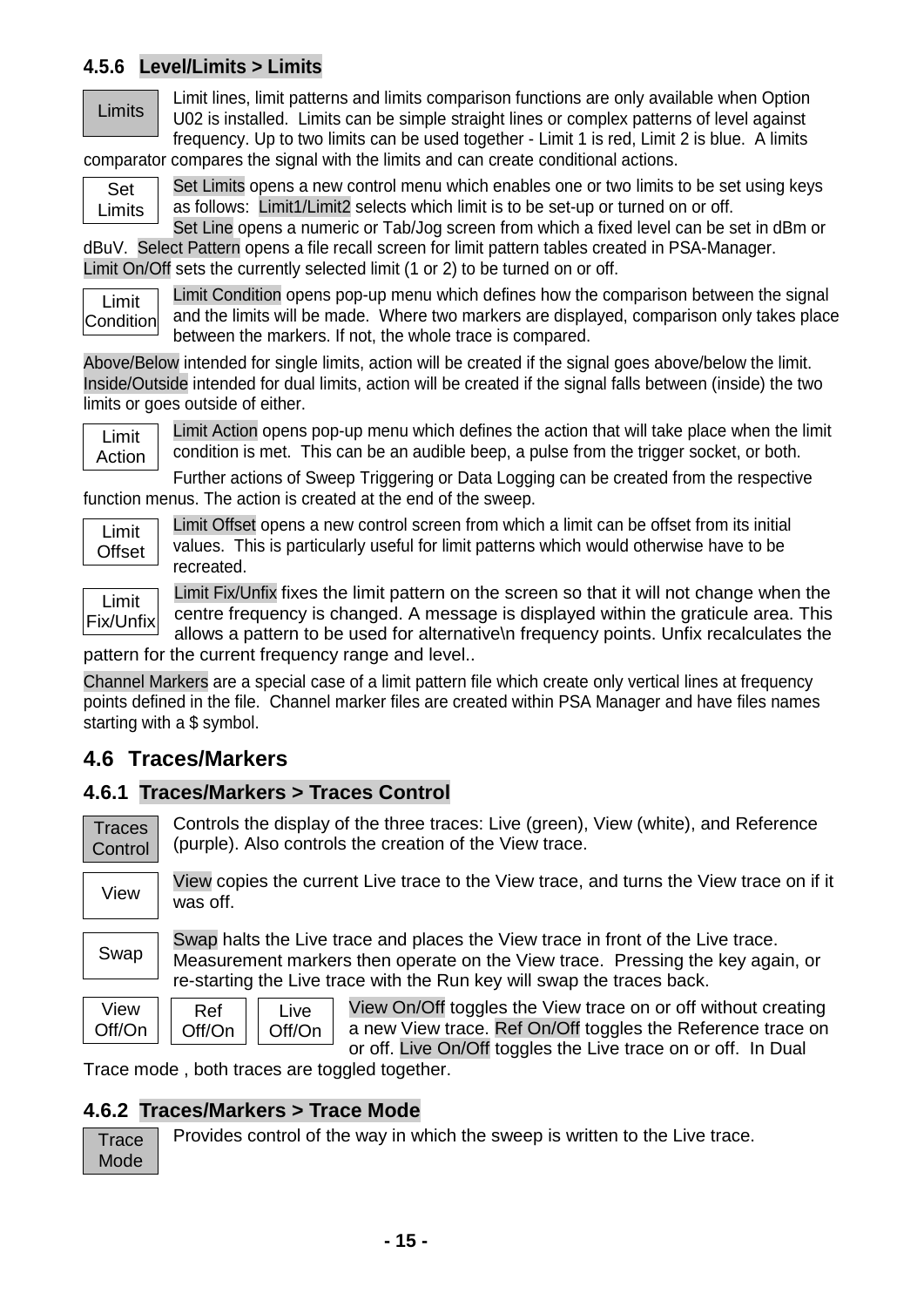| Normal       | Normal each frequency point of the trace is written with the amplitude obtained from<br>the current sweep. |
|--------------|------------------------------------------------------------------------------------------------------------|
| Peak<br>Hold | Peak Hold the trace is written with the highest amplitude obtained from the current<br>sweep.              |
| Average      | Average the trace is written with the highest amplitude obtained from the current<br>sweeps.               |
| Reset        | Reset operates in both Average and Peak hold modes to re-start the process from<br>zero.                   |

More 1 of 2 selects a further set of function keys relating to Dual Trace mode when either Peak Hold or Average have been selected:

Dual Trace Mode When the trace mode is set to Peak Hold or Average an alternative display mode can be selected where the normal and processed traces are displayed together.

**Single Trace** 

**More** 

Single Trace selects the default mode in which the processed trace only (Peak Hold or Average) is displayed.

Dual **Trace** 

Dual Trace displays the normal un-processed trace in green with the last complete processed trace (Peak Hold or Average) behind it in yellow. Note that the yellow trace is updated only at the end of the sweep and can therefore lag the green trace.

Dual **Trace** 

Swap Traces causes the processed trace (Peak Hold or Average) to be displayed in green and updated in real time. The yellow trace becomes the un-processed trace which is updated at the end of the sweep and can therefore lag the green trace.

Note that Markers and Store Trace functions operate only on the green trace.

Average Number brings up a pop-up menu from which the number of sweeps averaged can be set between 2 and 48. Average Number

More

More 2 of 2 returns to the other set of function keys.

#### <span id="page-16-0"></span>**4.6.3 Traces/Markers > Traces Stores**

**Trace Stores**  Controls the storing and recalling of the reference traces and of screen images. Trace files contain the amplitudes value of the trace along with the related frequency range and RBW. The Live or View traces can be stored. Screen Image files are 'pictures' of the whole

screen (excluding the key area).

Store

Store creates a new control screen with keys as follows:

The top line of keys selects what will be stored, the Live Trace, View Trace or Screen Image.

Quick Save saves the file under a default name that auto-increments from 001 to 999. The trace update re-starts once the save is completed.

Save As pauses the trace update and opens a second control screen that enables a custom name to chosen. The keys are as follows:

Change Name brings up an alpha-numeric keypad from which a new file name of up to eight characters can be entered.

Change Default enables the default file name used for Quick Save to be changed. Up to five characters can be used.

File Utilities brings up a file window from which all existing files can be seen, and allows them be deleted or renamed.

Recall

Recall creates a control screen with keys as follows: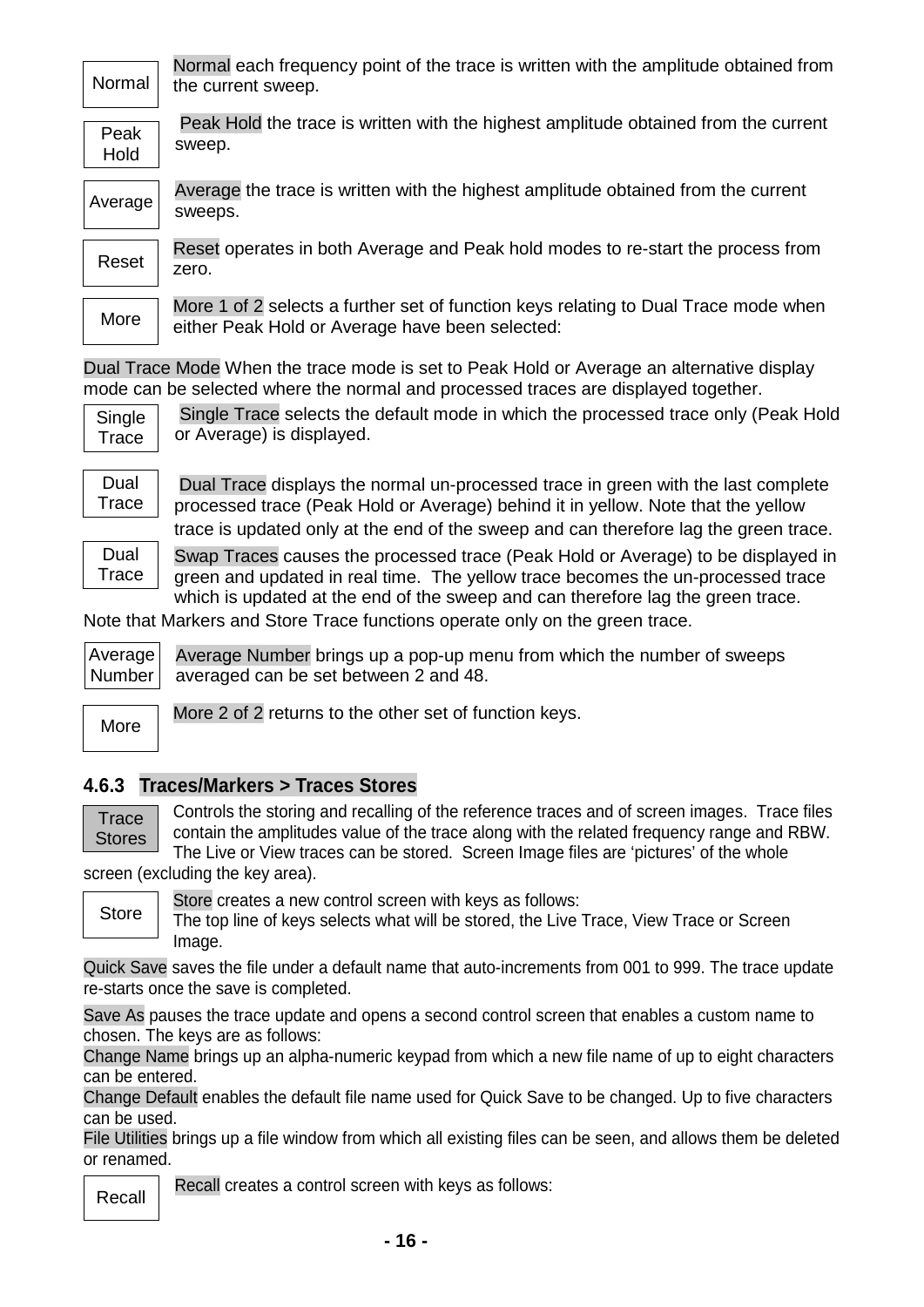The top line of keys selects what will be recalled:

Trace Only recalls the stored trace to the Reference trace without changing the set-up state of the instrument.

State Only changes the set-up state (Frequency range, RBW, Filter and Level) to match the state when the file was saved.

Trace & State recalls the stored trace to the Reference trace and changes the set-up state.

Screen Image replaces the upper section of the screen with the stored image.

Recall File brings up a file window from which the chosen file can be selected and recalled. Files are listed by date. 'Find A-Z' lists only files starting with that character. 'Latest Files' lists up to 20 recently stored or recalled files.

Recall Next/Previous recalls the next or previous file in the list without the need to re-enter the Recall File screen. This is useful when searching through screen images.

#### <span id="page-17-0"></span>**4.6.4 Traces/Markers > Marker Setup**

| <b>Marker</b> | Controls the visibility of the markers, their function, and their measurement units.                                                                                                                                              |
|---------------|-----------------------------------------------------------------------------------------------------------------------------------------------------------------------------------------------------------------------------------|
| Setup         |                                                                                                                                                                                                                                   |
|               | Select creates a pop-up menu that enables the markers, M1 and M2, to be turned                                                                                                                                                    |
| Select        | on or off. M2 can only be on if M1 is also on. Note that the hard key 'Control                                                                                                                                                    |
|               | Markers' can perform a similar function.                                                                                                                                                                                          |
|               | $\mathbf{r}$ . The contract of the contract of the contract of the contract of the contract of the contract of the contract of the contract of the contract of the contract of the contract of the contract of the contract of th |

Units creates a pop-up menu for the units of amplitude measurement - graticule units (which are logarithmic) or Watts or Volts.

Function creates a pop-up menu of Scroll, Peak Find, or Peak Track modes. In 'Scroll' mode a single press of the Move Left/Right keys cause the selected marker to move in one pixel steps.

Holding a key down auto-repeats in larger steps.

In 'Peak Find' mode the Move Left/Right keys cause the selected marker to jump to the next peak of the trace in that direction.

In 'Peak Track' mode (M1 only), the marker will attempt to maintain its position on that peak of the trace.

Note that the navigator hard keys (Up/Down) can perform a similar function. Up selects Peak Find, Down selects Scroll mode.

The marker function is indicated on the left hand side of the marker readout. Scroll by two horizontal arrows, Peak Find by a vertical arrow, Peak Track by a vertical arrow with a T.

The Frequency Counter function at the active marker position can also be turned on or off from the marker function pop-up menu.



Function

**Units** 

Fix/Unfix M1 fixes the amplitude reading of the M1 marker so that it no longer follows level changes from the sweep. The marker readout is preceded with the word 'Fix'. Pressing the key again, or pressing either of the marker 'move' keys,

returns M1 to normal operation.

|       | Move M2 |
|-------|---------|
| to M1 |         |

M2>M1 moves the M2 marker to the frequency position of the M1 marker (also turns M2 on if it was off). This is intended for use with the Fix M1 function to enable amplitude changes at a specific frequency to be monitored.

Traces/Markers > Marker Control

| Marker<br>Control | Controls the frequency position of the markers.                                                                                                                                                                                                   |
|-------------------|---------------------------------------------------------------------------------------------------------------------------------------------------------------------------------------------------------------------------------------------------|
| M1/M2<br>Active   | M1/M2 Active selects which marker is controlled by the marker movement keys. The<br>active marker is shown by an arrow in front of its readout. Note that the circular key<br>in the centre of the navigator keys can perform a similar function. |
| Manual<br>Set     | Manual Set enables the frequency position of the active marker to be set<br>numerically using similar frequency entry screens as for other frequencies.                                                                                           |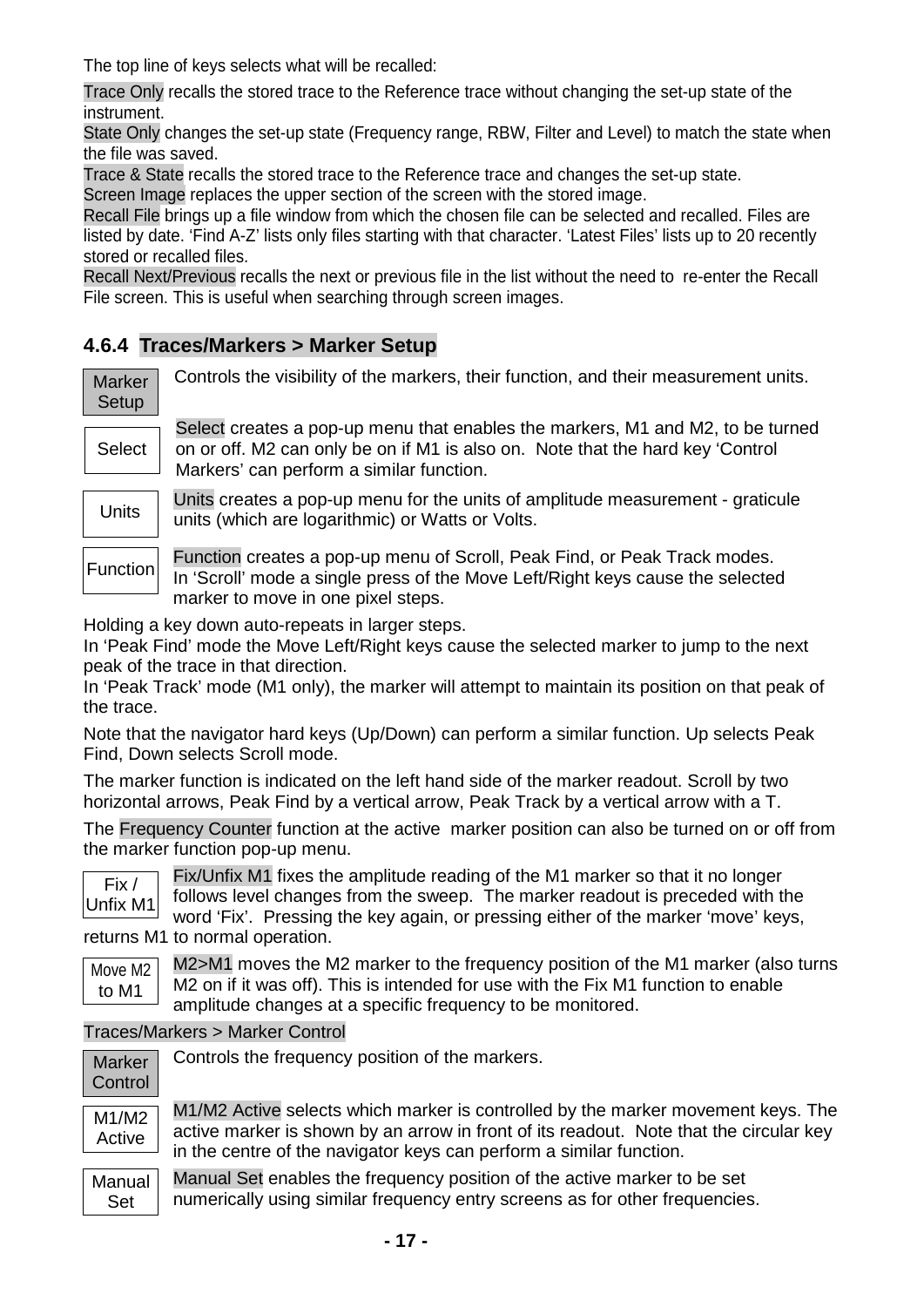Marker >Centre Marker>Centre moves the active marker to the sweep centre frequency.

**Move** Left

Move Left/Right moves the active marker left or right either in frequency steps or from peak to peak of the trace depending on the Marker Mode (Scroll or Peak Find).

Note that the navigator hard keys (Left/Right) can perform a similar function.

## <span id="page-18-0"></span>**4.7 Setup/Functions**

**Move** Right

## <span id="page-18-1"></span>**4.7.1 Setup/Functions > Logging**

Logging

Logging functions are only available when Option U02 is installed.

| Log<br>I ype   |  |
|----------------|--|
| Log<br>Trigger |  |

Log Type creates a pop-up menu that selects the type of data to be logged. Options are Centre Level, Peak Level, Full Trace, or Screen Image.

Log Trigger creates a pop-up menu that selects the trigger for logging entries. Options are Timer, Manual (using Run/Stop key), External trigger input (+ve or -ve level change), Limits Event or Continuous (log after every sweep).

Timer **Setup** 

Timer Setup sets the internal timer interval between 1 second and 99 minutes. Note that the actual logging interval will depend upon the sweep time which may be much longer.



Logging Control opens a control menu that puts the instrument into logging mode. No changes to the instrument set-up can be made once logging is commenced. All logging conditions must be set prior to using the logging control screen.

The Logging control screen provides an overview of the logging set-up and has keys as follows: Change Default the auto-incrementing default name for log files can be changed to any five character name.

File Utilities opens a file list screen for log files enabling renaming and deletion.

Change Name enables a specific name for the new log file (rather than default name) to be entered.

Enable Logging opens the new log file and enables logging entries to the file (a warning screen is displayed requiring confirmation).

Pause/Resume logging entries can be paused, but no changes to the set-up can be made. Close File disables logging and closes the file. Once closed, no further entries can be made. Cancel/Exit exits the control screen if no log file is open. If a log file is open, it pauses logging and provides options to resume or to close and exit.

## <span id="page-18-2"></span>**4.7.2 Setup/Functions > Auto Measure**



Automatic measurements requires option U02. Measurement of Channel Power (CP), Adjacent Channel Power Ratio (ACPR), and Occupied Bandwidth (OBW) are provided.

Centre frequency, span and RBW must be set manually prior to measurement.

| On/Off | On/Off toggles the automatic measurement on or off. When on, normal markers are |
|--------|---------------------------------------------------------------------------------|
|        | suppressed and marker lines are positioned automatically. Measurement results   |
|        | are shown in the marker readout area.                                           |

Mode

Mode creates a pop-up menu that controls the sweep mode (Single or Continuous) and the display mode (Results or Setup).



Measure Type creates a pop-up menu from which the measurement type is selected.

Set Channel Bandwidth appears for CP and ACPR only. Creates a numeric entry screen from which the relevant channel bandwidth can be entered. The main channel is shown between yellow lines. Channel power is displayed in dBm. Set Chn B/W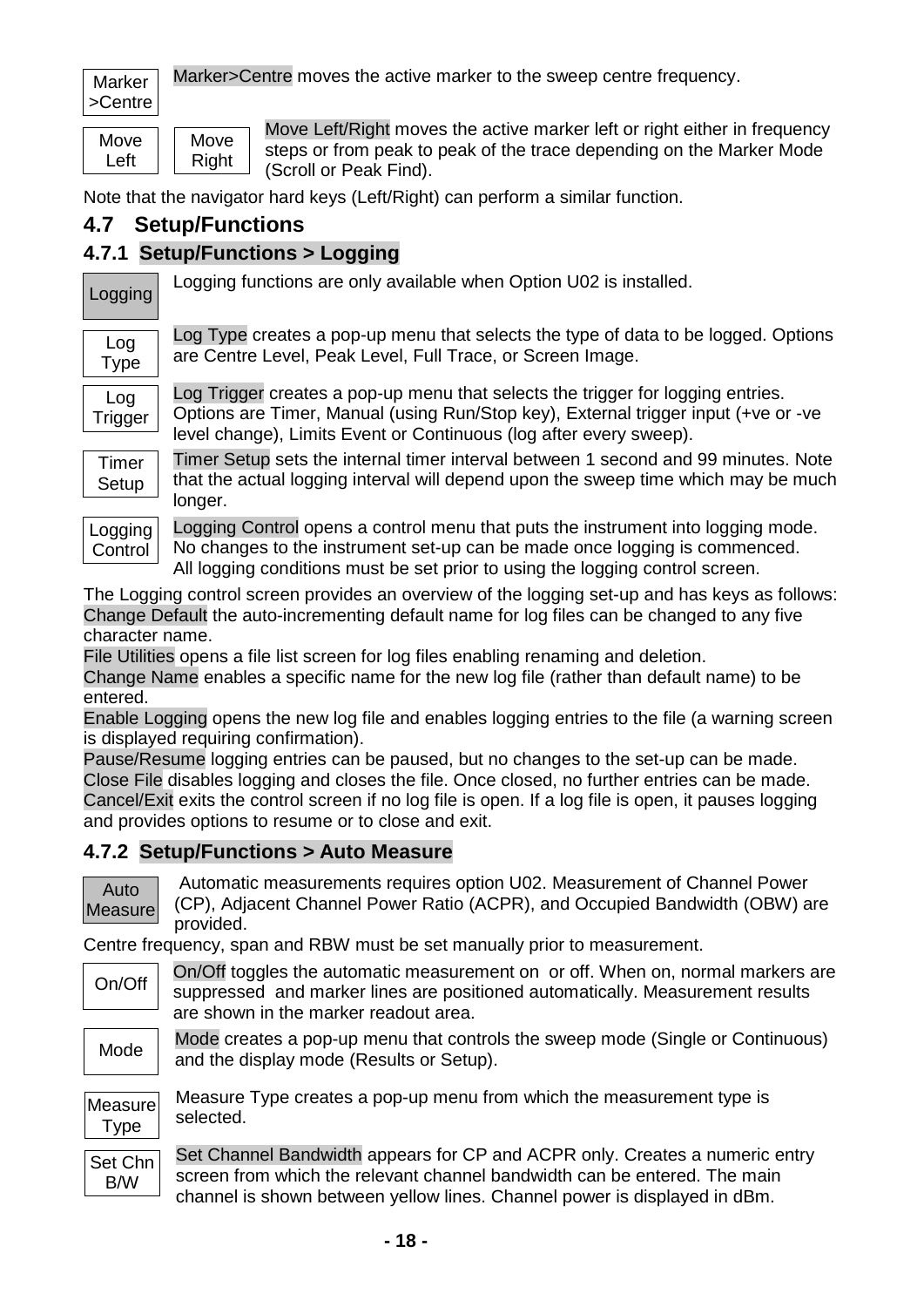

Set Channel Spacing appears for ACPR only. Creates a numeric entry screen from which the relevant channel spacing can be entered. The main channel is shown between yellow lines with the adjacent channels between blue lines. Main channel

power is displayed in dBm with lower and upper adjacent channel power ratios in dB.

Set % Power appears for OBW only. Creates a numeric entry screen from which the desired percentage of power can be entered. The boundary points at which the % power for the total span is found is shown by yellow lines. The bandwidth between Set Chn Spacing

these points is shown in MHz along with the calculated centre point and the error between this and the set centre frequency.

## <span id="page-19-0"></span>**4.7.3 Setup/Functions > Freq Counter**

Freq **Counter** 

A frequency counter function is available which operates by halting the sweep at the marker position and measuring the frequency before continuing the sweep. The frequency counter is turned on or off from the Marker Setup menu:

Traces/Markers > Marker Setup > Function.

**Toggle** On/Off

Toggle On/Off duplicates the counter on/off function referred to above.

Set

Resolutn

Set Resolution creates a pop-up menu from which the measurement resolution can be set between 1kHz and 10Hz. The measurement pause is approximately 200ms for 1kHz resolution, 210ms for 100Hz resolution, and 300ms at 10Hz resolution.

#### <span id="page-19-1"></span>**4.7.4 Setup/Functions > Setups**

Enables the complete set-up of the instrument to be stored to a file and recalled later. **Setups** 

Presets

Store

Presets operates as a shortcut to the Presets menu.

Store Setup creates a new control screen from which the setup can be saved.

Save saves the file under a default name that auto-increments from 001 to 999.

Change Name brings up an alpha-numeric keypad from which a new file name of up to eight characters can be entered. Setup

Change Default enables the default file name used to be changed. Up to five characters can be used.

File Utilities brings up a file window from which all existing files can be seen, and allows them be deleted or renamed.

Recall Setup brings up a file window from which the chosen file can be selected and recalled. Files are listed by date. Recall Setup

Find A-Z lists only files starting with that character.

Latest Files lists up to 20 recently stored or recalled files.

Load Defaults sets the instrument back to the settings that existed when the instrument was manufactured. All settings including screen brightness and off-timer are reset. However, no files are deleted. Load **Defaults** 

#### <span id="page-19-2"></span>**4.7.5 Setup/Functions > System/File-Ops**

System/ File Ops Provides access to the instrument system settings and to various filing system operations including connecting an external drive or PC.

**System Utilities** 

System Utilities operates as a shortcut to the System Utilities menu. See section 2.8.1.

File Ops the File Operations screen is an extended version of the File Utilities screen provided for Store and Recall. It can be used for all types of file, supports File Ops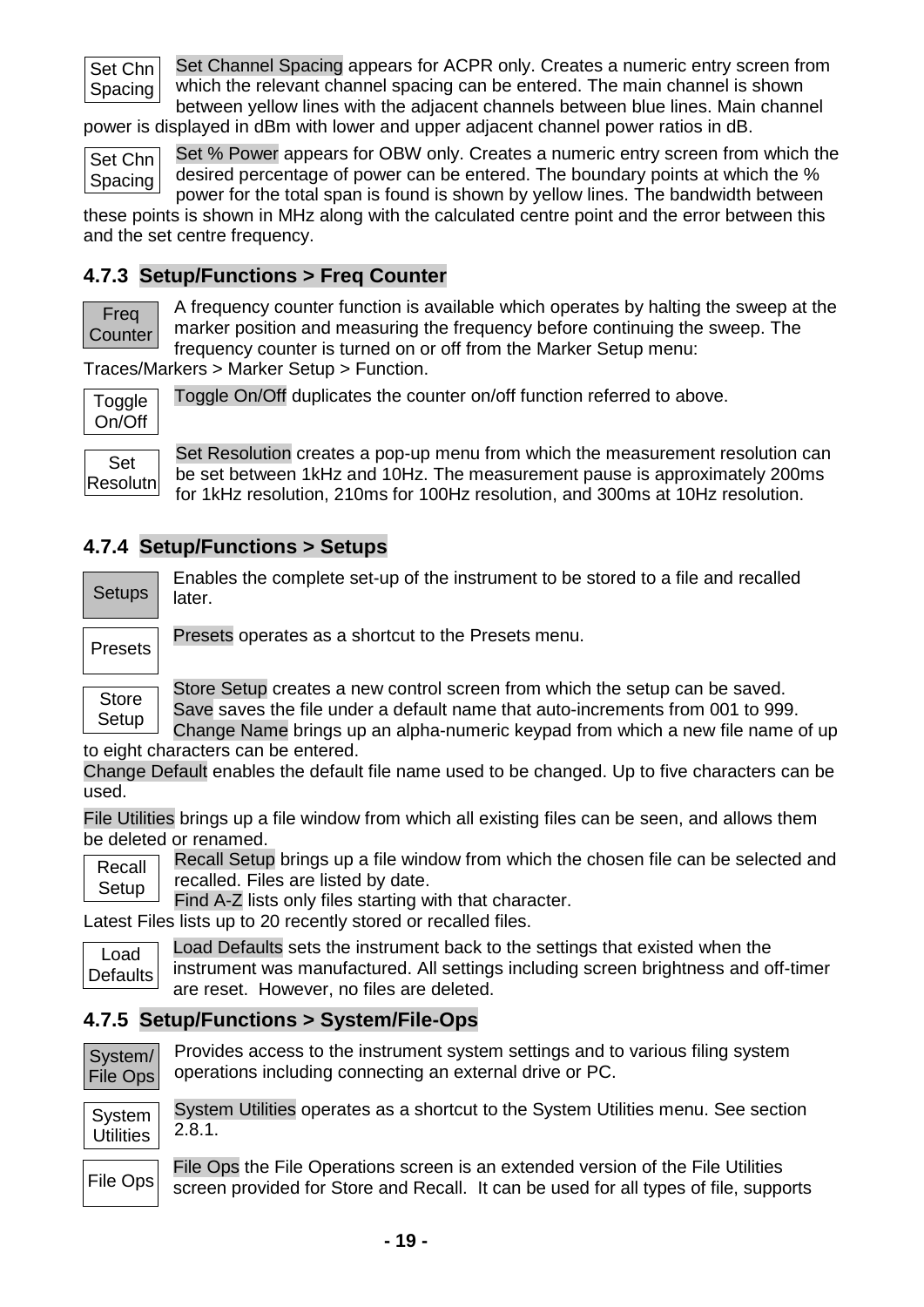external Flash memory drives, and also provides access for the 'Link to PC' USB connection. The File Operations screen has keys as follows:

The upper row of keys selects the type of file which is to be copied, deleted or renamed. The current type is indicated by the darker key colour.

Switch Drive toggles between the internal drive and an external USB Flash drive (if one is plugged in). The current drive is shown within the green bar.

The displayed file list applies to the selected file type for the selected drive. The chosen file is highlighted in green and selected with the Up/Down and Page Up/Down keys.

File Actions provides options for the chosen file as follows: Rename brings up an alpha-numeric keypad from which a new file name can be entered. Delete deletes chosen file after

confirmation. 'Delete All' deletes all files in the directory. Copy copies the chosen file to the other drive after confirmation. 'Copy All' copies all files in the directory.

Link to PC causes all spectrum analyzer operation to be suspended and enables a connection to be made to a personal computer. When the link is enabled, the internal drive of the instrument appears on the PC as a removable disc drive under the control of the PC. *Read the full User Manual before use.*

#### <span id="page-20-0"></span>**4.7.6 Setup/Functions > Display Brightness**

**Display** Darker **Display Brighter** 

Darker/Brighter adjusts the brightness of the screen backlight, the value is shown graphically and numerically.

# <span id="page-20-1"></span>**4.8 Status, System and Help**

Pressing the Status hard key (Setup/Functions > System/File-Ops > System Utilities) creates a new screen providing access to the instrument Status screens and Help screens.

#### <span id="page-20-2"></span>**4.8.1 Status/System**

Status/ **System**  Provides access to most of the system settings - (see also Setup/Functions > System/File-Ops). Creates new sub-menus as follows:

**Screen** has the following functions: Calibrate Screen enables the touch screen to be calibrated to ensure alignment with the LCD. View on PC, only available with Option U02, sends screen data to a PC using a USB connection.

**Power/Clock** has the following functions: Set Date & Time enables the real-time clock to be set (day-month-year-hour-minute), Auto Off enables a timer to be set which switches off the instrument after a set time from the last key press (5mins to 60mins or Never).

Pwr-On State enables the state of the instrument at switch-on to be either Last Used or User Preset (see section 2.8.3).

**Alerts** has the following functions: Beep enables the warning beep for errors and illegal operations to be turned on or off. Navig. Prompt enables the information box for the Navigator keys mode to be turned on or off.

**System Update** has the following functions: Calibrate Hardware provides the capability for recalibration of the spectrum analyzer hardware. Note that re-calibration requires the product service manual and precision RF equipment. Install Options allows Option U02 to be installed. Update Firmware enables updating of the instrument firmware. Note that updating of firmware or installation of options requires a USB Flash drive.

#### <span id="page-20-3"></span>**4.8.2 Context Help/Topic List**

Context Help

Context Help brings up a help screen relevant to the menu sub-group that was in use prior to the Status/Help hard key being pressed. Note that Help is not shown if a 'pop-up' menu is currently in use; exit the pop-up menu and then select Help to

view the help associated with both that function and its pop-up menu.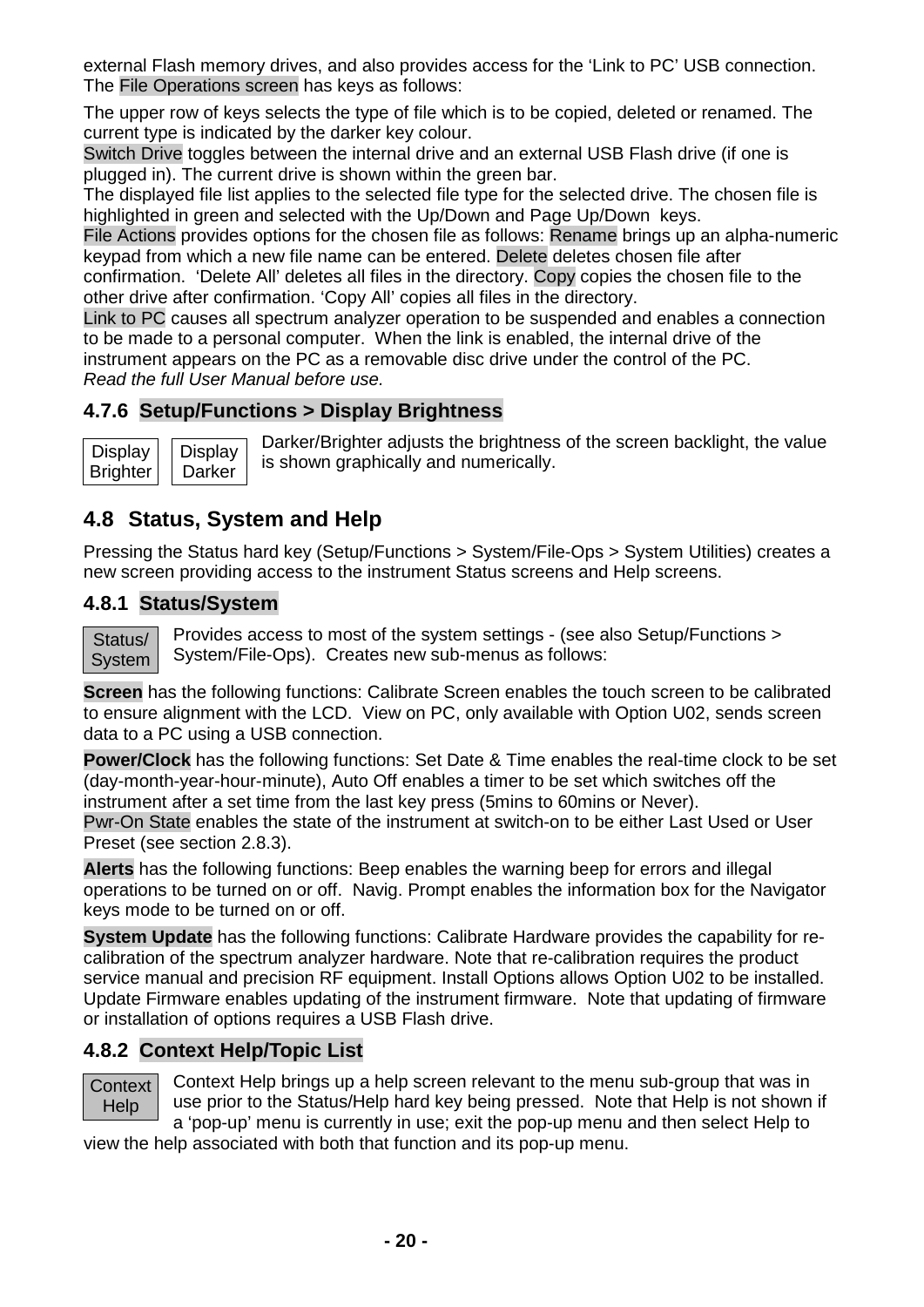

brings up a topics list from which all of the individual help screens can be selected. Select the required menu sub-group using Move Up/Down and confirm with Select Topic.

#### <span id="page-21-0"></span>**4.8.3 Presets**

Pressing the hard key marked Presets creates a new screen enabling the instrument to be set to a known state (Preset) or set to match a new input signal (Auto Find).

**Standard Preset** sets the frequency, level and sweep parameters back to known state. The standard preset cannot be edited.

**User Preset** enables a modified version of the standard preset to be used. Save Current stores the current settings into the user preset.

**Auto Set** performs a maximum-span sweep at the widest RBW and then sets the centre frequency, span, RBW and level to create a display of the highest amplitude point found within the initial sweep. Auto Find will take several seconds to complete.

**Recall Setup** provides a shortcut to the menu for recalling instrument set-ups from stored files as per Setup/Functions > Setups > Recall Setup.

**Restore Previous** restores the setup to its condition at the point that the Presets hard key was pressed.

**Custom Presets** (only available with Option U02 fitted) opens a menu from which presets can be stored and recalled just by typing a number. Custom presets are an extended version of the User Preset.

#### <span id="page-21-1"></span>**4.9 Scan Mode**

Scan mode is an entirely different mode of operation from the normal sweep mode. It provides much higher resolution by increasing the number of data points from the normal 271 displayed points up to a maximum of 210,000 points.

A scan is a single-shot operation during which the samples are stored in a file. The scan is displayed in a compressed form once the scan has completed. The compressed overview can be examined in detail using Zoom and Pan.

Files can be saved under default or user-defined names and recalled to the screen. The files can be exported as CSV data for external use.

The analyzer must be set up prior to selecting scan mode. Set-up is similar to that for normal sweep mode, but the RBW/VBW must be manually set for the extra resolution required. The number of points in the scan will equal 3 x the span divided by the RBW (+1).

The scan mode sub-menu has four sections:

**Scan Control** this is used to start a scan, or to abort it before it completes. If the analyzer is set up such that the number of points in the file would be <541 or >210,000 an error message is generated. The approximate scan time is displayed within the annotation area. No data is displayed until after the scan is completed.

The scan data is displayed in compressed form where both the highest and lowest levels are shown for the group of samples represented by each display point. The area below the graticule shows a reduced height version of the complete scan.

**Zoom/Pan** enables the data to be expanded to show greater detail. Zoom operates around the current position of the marker. Pan moves the screen in steps of ten display points. The keys will auto-repeat. The marker sub-menu also provides a pan function.

The zoom operates in steps that show a binary multiple of 271 display points. The frequency per division within the zoomed display is shown in the lower annotation area.

At maximum zoom the display color changes from blue to green. The Max. Zoom key jumps immediately to this zoom level, after which the key function changes to View Full Scan.

**Marker** in scan mode there is only one marker. It can be controlled with the Navigator hard keys or with the keys in the marker sub-menu.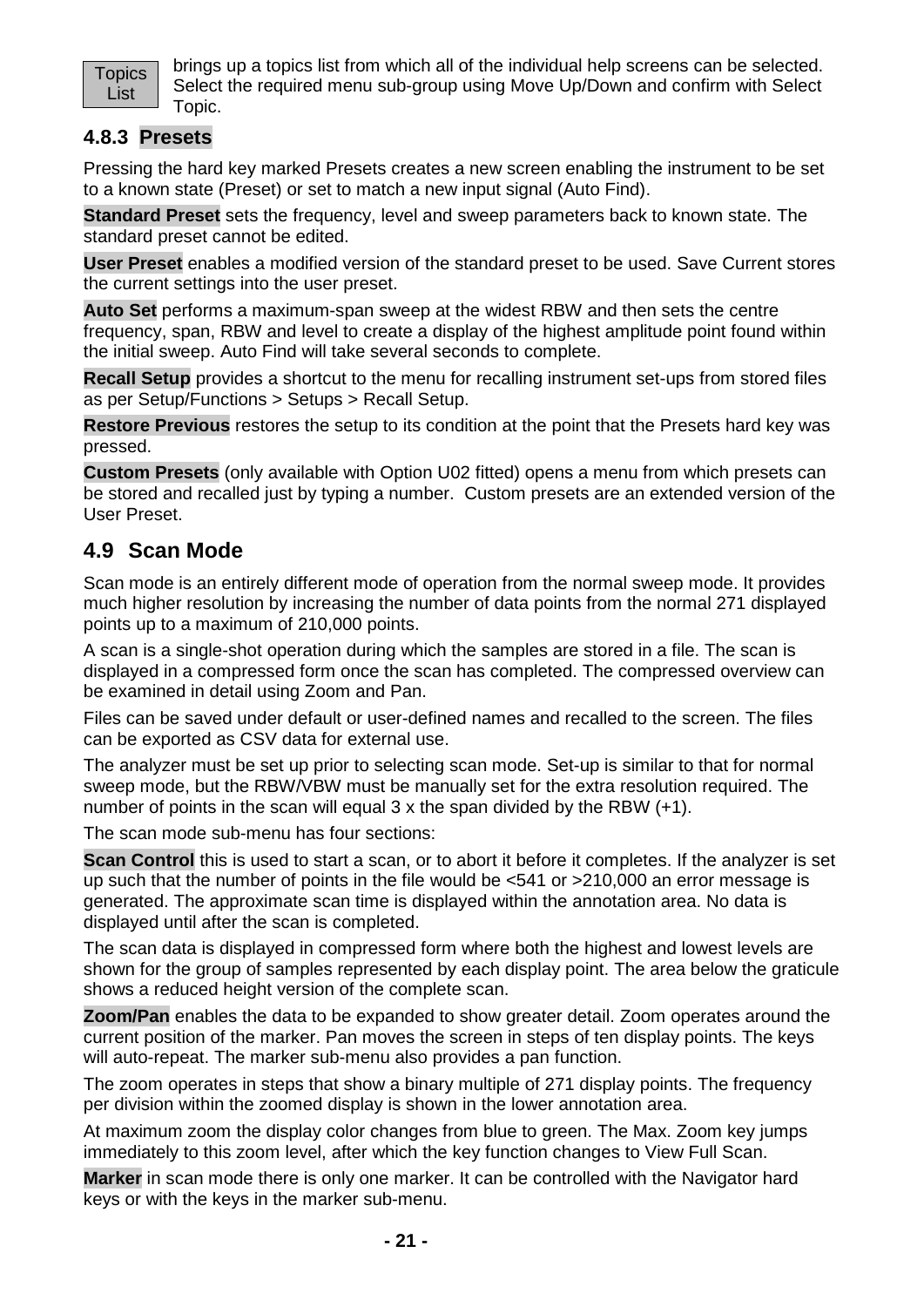In Scroll mode it moves in display point steps. In Peak Find mode it jumps between the peaks of the zoomed display.

Pan to Marker re-centres the zoomed display to the marker position. The marker can be scrolled off the graticule area but remains visible within the lower display.

The marker readout shows the centre of the group of frequencies represented by the display point. No level information is shown until maximum zoom is reached.

**Store/Recall** scan files are saved into the TRACES folder and are identified by having a starting character of \$. A file can be stored under an auto-incrementing default name of \$SCAN001 or a user defined name of \$ followed by up to 7 characters.

The file contains both the Data of the scan (frequency and level) and the set-up of the instrument which is referred to as the State.

For file Recall, the user can choose to recall the Data & State together or either one alone. If only the data is recalled, the upper annotation area may not be relevant to the recalled scan.

**Build for Export** to export a file for external use it is necessary to "build" the CSV file so that it contains the scan data. The user can choose to create a CSV which has a header containing the set-up information or to omit it so that it contains only the data.

The Build for Export function can be slow when the number of samples in the file is large.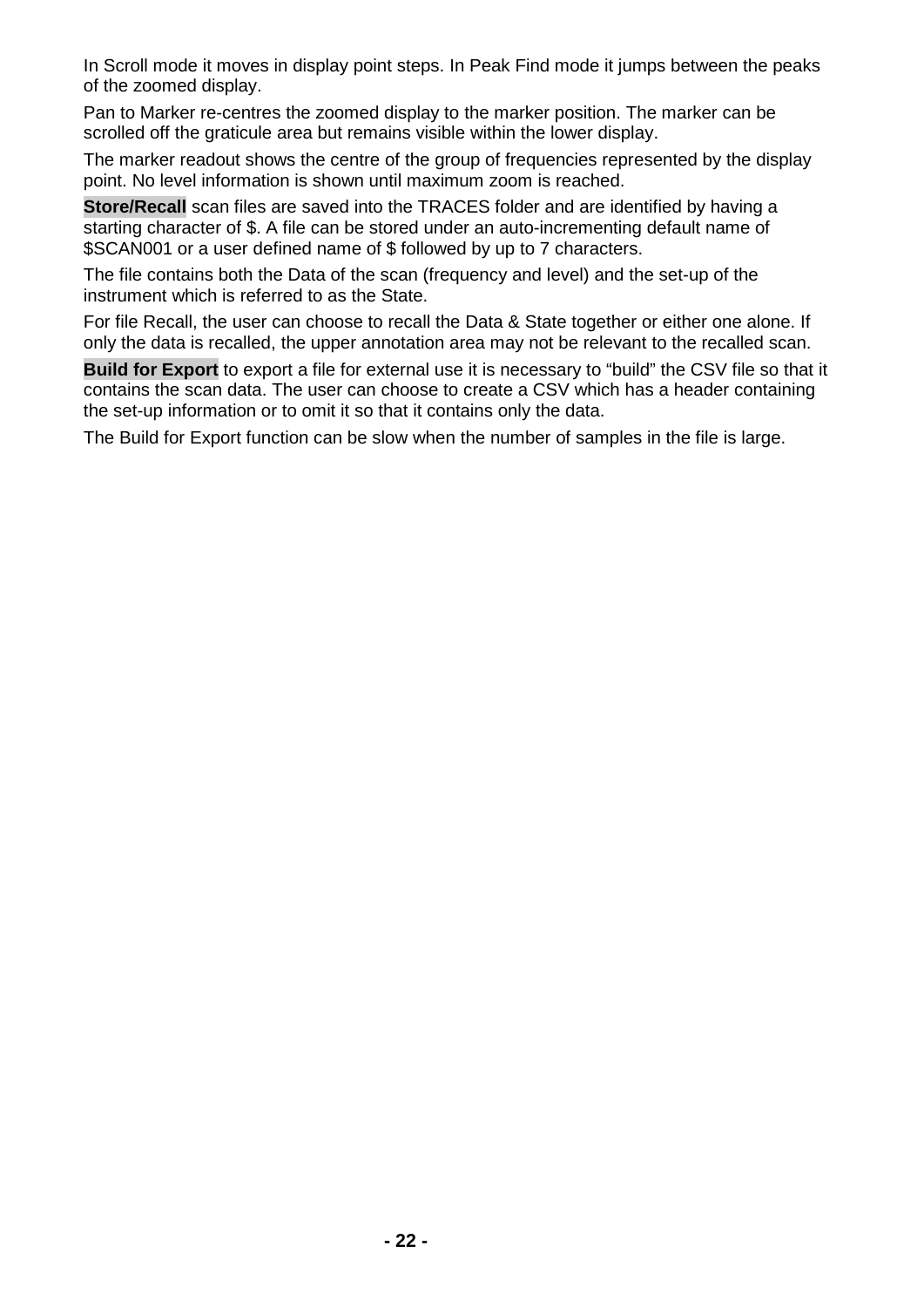# <span id="page-23-0"></span>5 Maintenance | Updates | Further Information

# <span id="page-23-1"></span>**5.1 Recalibration & Repair**

To ensure that the accuracy of the instrument remains within specification, the calibration should be checked (and if necessary adjusted) annually. Aim-TTi or their agents overseas will provide a calibration service for any PSA3605/6005 and will repair any PSA developing a fault.

Where owners wish to undertake their own recalibration, this should only be done by skilled personnel in conjunction with the Service Guide which may be obtained directly from Aim-TTi or their agents overseas. Recalibration requires the use of a precision signal generator as specified in the Service Guide.

## <span id="page-23-2"></span>**5.2 Cleaning**

If the unit requires cleaning, use a cloth that is only lightly dampened with water or a mild detergent. Take particular care in cleaning the touch screen area.

## <span id="page-23-3"></span>**5.3 Updating the Firmware**

Updates to the instrument firmware may be made from time to time and are available to download at [http://www.aimtti.com/support.](http://www.aimtti.com/support) The latest version of the full instruction manual in PDF form can also be downloaded.

The method of updating requires the use of a USB Flash drive. Full information on how to perform the update will be provided with the firmware file.

## <span id="page-23-4"></span>**5.4 Battery Replacement**

The instrument is fitted with a rechargeable Lithium ion polymer battery which should only be recharged using the charger supplied.

The battery requires no maintenance but capacity will reduce over time and it may eventually require replacement. The battery is a custom design and replacements are only available from Aim-TTi or from our authorised distributors or agents.

Refer to the Service Guide for detailed information on battery replacement and disposal.

# <span id="page-23-5"></span>**5.5 Further Information**

More detailed information on the use of the PSA6005 and PSA3605 is contained in the Full Instruction Manual (English language only) which is supplied both as a printed booklet and in PDF format on the support CD.

More information may also be available from the website at: [http://www.aimtti.com/support.](http://www.aimtti.com/support)